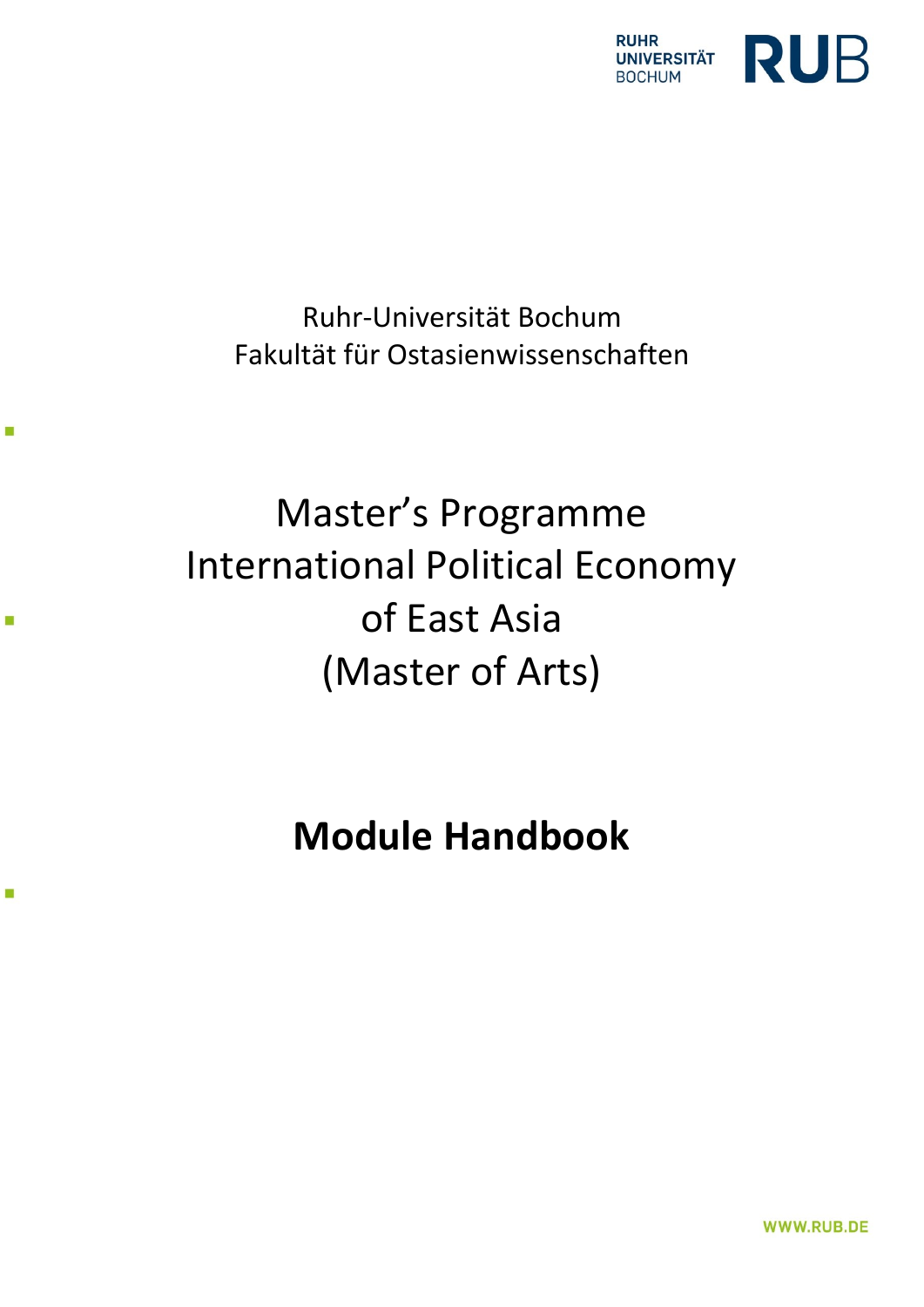# **1 Student Advisory**

# **Contact Persons**

Dr. David O'Brien Faculty of East Asian Studies Institute of East Asian Politics Universitätsstraße 134, 2nd floor, room 14 Tel.: +49 (0)234 32-26159 Email: ma-ipeea-counselling@ruhr-uni-bochum.de www.ruhr-uni-bochum.de/poa/de/team/obrien.shtml Consultation hours: please refer to the information on the homepage

Mireia Paulo Noguera, M.A. Faculty of East Asian Studies Institute of International Political Economy of East Asia Universitätsstraße 134, 2nd floor, room 31 Tel.: +49 (0)234 32-28408 Email: ma-ipeea-counselling@ruhr-uni-bochum.de <https://www.ruhr-uni-bochum.de/ipea/de/team/paulo.shtml> Consultation hours: please refer to the information on the homepage

Dr. Florian Pölking Faculty of East Asian Studies Institute of East Asian Politics Universitätsstraße 134, 2nd floor, room 04 Tel.: +49 (0)234 32-29838 Email: ma-ipeea-counselling@ruhr-uni-bochum.de www.ruhr-uni-bochum.de/poa/de/team/poelking.shtml Consultation hours: please refer to the information on the homepage

Our student advisors provide assistance with all general questions concerning the course of studies. They are also responsible for problems with the display of grades in eCampus and for the recognition of certificates of achievement obtained at other (German or foreign) universities.

Students in special situations and students with disabilities are asked to arrange a meeting at an early stage in order to discuss and organise possibilities of compensating for disadvantages. Regulations are also in place for students with children or relatives in need of care, depending on the respective situation.

# **Important Links**

| <b>Faculty for East Asian Studies:</b> | www.ruhr-uni-bochum.de/oaw/en/index.shtml         |
|----------------------------------------|---------------------------------------------------|
| Institute for East Asian Politics:     | https://www.ruhr-uni-bochum.de/poa/de/index.shtml |
| Institute for International Political  |                                                   |
| Economy of East Asia:                  | https://www.ruhr-uni-bochum.de/ipea/de/           |
| Student Advisor David O'Brien:         | www.ruhr-uni-bochum.de/poa/de/team/obrien.shtml   |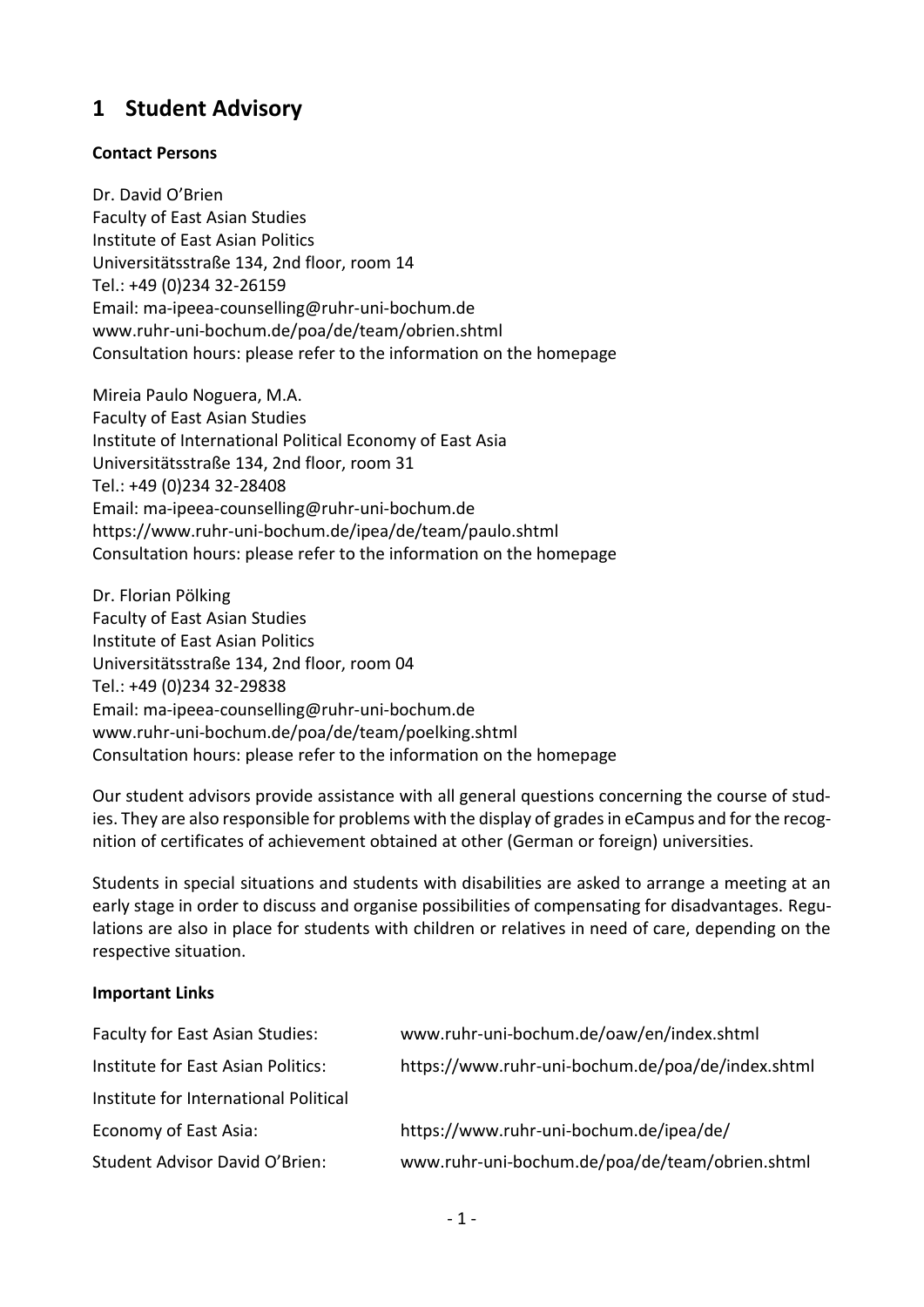| Student Advisor Mireia Paulo Nogurea | www.ruhr-uni-bochum.de/ipea/en/team/paulo.shtml   |
|--------------------------------------|---------------------------------------------------|
| Student Advisor Florian Pölking:     | www.ruhr-uni-bochum.de/poa/de/team/poelking.shtml |
| Course Catalogue:                    | vvz.ruhr-uni-bochum.de                            |
| Grade management system eCampus:     | www.ruhr-uni-bochum.de/ecampus/ecampus-webclient  |
| Examination regulations:             | www.ruhr-uni-bochum.de/oaw/de/pruefungsamt.shtml  |
|                                      |                                                   |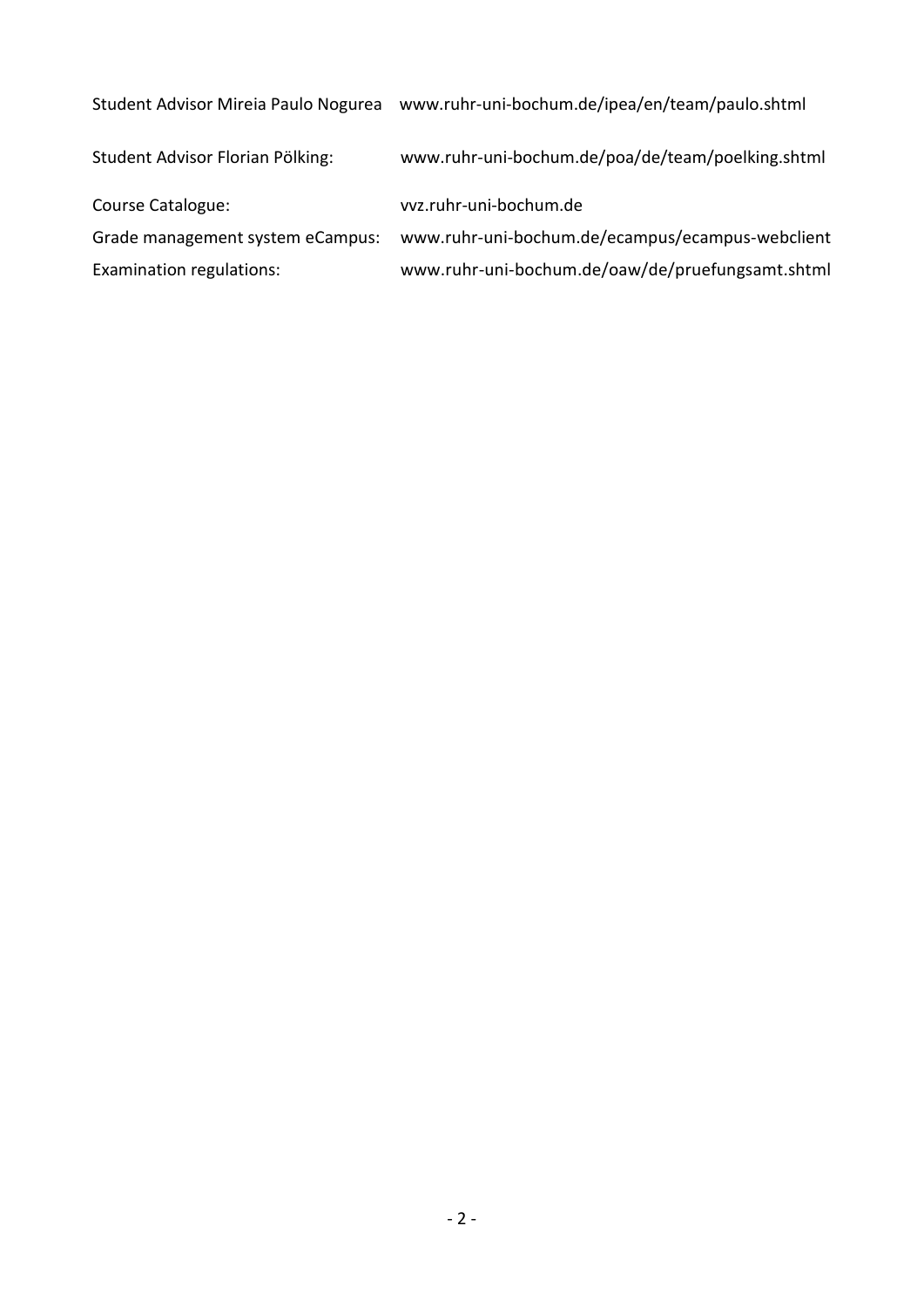# **2 Courses and Modules**

The individual courses of the Master of Arts programme are combined into teaching and learning units called Modules which are completed in terms of content and time. These modules serve to structure and make the programme transparent and usually extend over one or two semesters. The contents and methods of the individual modules are determined by the learning objectives. The individual courses offered are described in detail in the university's course catalogue and can be booked and managed via the eCampus grading system. Information on course content will be announced before the modules commence.

Modules are successfully completed by passing the corresponding module examination. The module examination verifies the acquisition of the competences defined in the module description. By choosing the appropriate examination format, care is taken to ensure that the acquisition of competencies and the module examination are compatible.

Credits (CPs) are awarded for successfully completed courses or modules. CPs are based on an estimate of the workload for students and examinations by teachers and module supervisors, and these estimates are reviewed at regular intervals in the form of evaluations and student surveys. Per CP, a workload of approximately 30 hours is to be expected, which is made up of the time spent attending the course, the time spent preparing and following up the lessons and the time spent preparing oral or written course work (presentations, writing texts, examinations, etc.). The acquisition of approx. 30 CPs for a semester and 60 CPs for an academic year is intended.

The length of the course is given in semester hours per week whereby 1 hour corresponds to approx. 45 minutes of time per week over the duration of the lecture period. Thus, for example, a course of 2 hours is offered in the amount of approx. 90 minutes per week, i.e. the contact time for the entire semester is approx. 22 hours (minus the hours on which classes are cancelled due to holidays or extraordinary events). Courses with a contact time of 4 hours and more are usually not offered in one go, but spread over two or more teaching units per week.

The Master of Arts programme in the subject International Political Economy of East Asia consists of a compulsory and an optional part. The compulsory part comprises courses offered by the East Asian Politics and International Political Economy of East Asia sections. In addition, individual language courses for Chinese, Japanese and Korean are integrated. They are offered by the respective sections. The compulsory section includes a module for internships or semesters abroad as well as a research module for advanced students of the 2nd academic year. The elective part consists of courses from Faculties VII (Economics) and VIII (Social Science) of the Ruhr-Universität Bochum as well as modules from the Institute of East Asian Studies (IN-EAST) of the University of Duisburg-Essen. These give students the opportunity to focus on political science or economics.

The modules in the MA International Political Economy of East Asia comprise between 63 and 68 compulsory CPs and between 22 and 27 optional CPs. The range results from the options within the 'Advanced Module East Asian Languages' (AMEAL). The 'Professional Practice or Semester Abroad in East Asia' (MAPS) module, with 30 CPs, comprises either a full-time internship in or with a clear relation to East Asia or full-time studies (not only language courses) at a university in East Asia.

The module descriptions below provide information on the contents, learning outcomes, teaching and examination methods, participation requirements, number of CP and other aspects of the individual modules.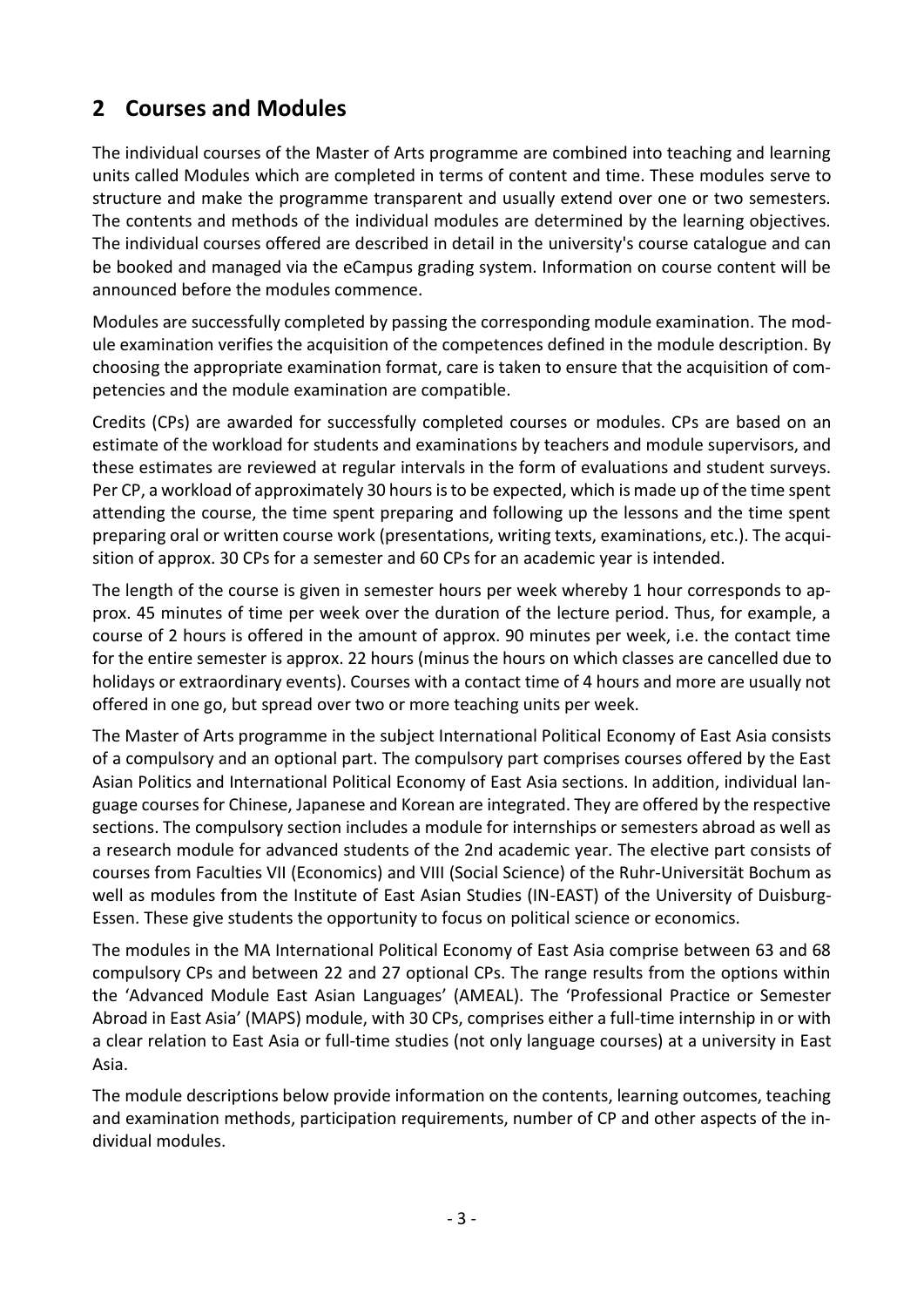# **3 Examinations**

Module examinations can be taken in the following forms:

- Written examinations. Written exams are intended to demonstrate that tasks can be properly dealt with in a limited time and with limited resources and that suitable solutions can be found. The duration of an exam is based on technical aspects, taking into account the CP intended for the module, and is specified in the module description.
- Oral exams. In an oral examination, candidates should demonstrate that they have sufficient knowledge in the field of the examination, that they recognise connections and are able to place special questions in these connections. Oral examinations should not exceed 45 minutes in duration and are conducted by an examiner in the presence of a competent assessor. The essential contents are recorded. The candidate will be informed immediately after the examination about the grade of the examination and the reasons for the grade.
- Hausarbeiten. Within the framework of a term paper, a task from the area of the module's courses is properly processed and suitable solutions are found, using the relevant literature and possibly other suitable aids. Term papers can also be written as an elaboration of a topic presented in the course before. The scope of a term paper is defined in the module description taking into account the CP intended for the module. Theses will be evaluated by the teachers and returned to the students.
- Other equivalent forms of examination for module examinations can be provided by the organisers and module supervisors, e.g. poster production with presentation, project reports, in-class presentations and internet based examination.

The grades of the graded module final exams, weighted according to CP, are included in the subject grade for the Master's programme International Political Economy of East Asia. The Master's thesis receives a special weighting of 50 %.

If students want to write their Master thesis in the subject International Political Economy of East Asia, it must be written in English. It cannot be written as group work. Registration for the Master thesis is possible as soon as all modules in the selected subjects according to the respective subject-specific requirements have been successfully completed.

# **4 Professional Practice or Semester Abroad in East Asia**

The IPEEA course of study in the 3rd semester provides either a compulsory semester abroad or a full-time internship to prepare for a career. Students are advised to gain experience abroad in the East Asian region during their studies. Such stays should not only serve to practise and expand the respective languages, but also familiarise students with the everyday life and work in the target country. They also serve to build up private and professional networks and to expand region-spe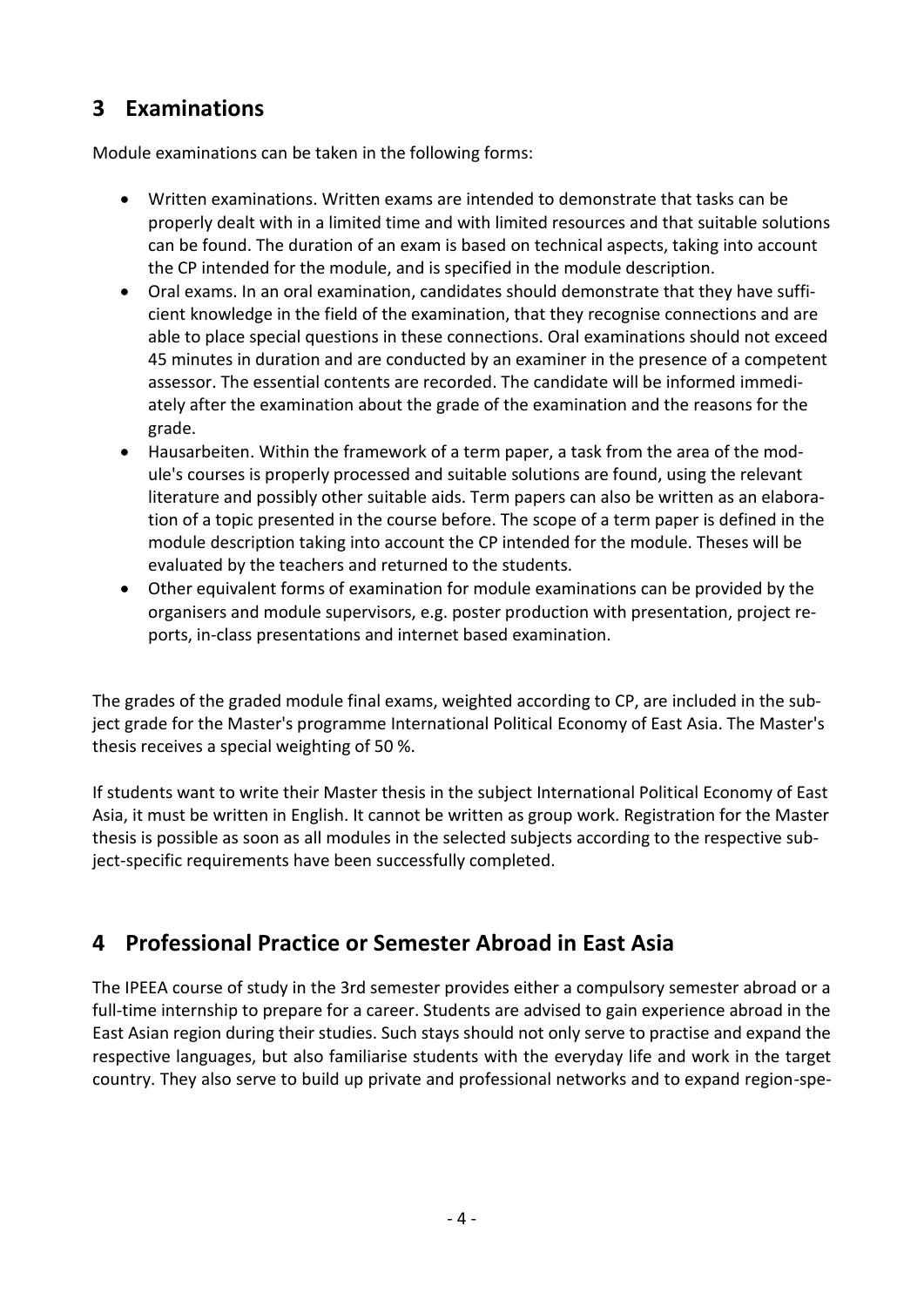cific knowledge beyond the content of the course of study. The internship or study abroad is recommended after the first year of study. Since a semester of leave of absence is applied for, this does not extend the standard period of study of four semesters.

# **5 List of Primary Lecturers**

# **Institute of International Political Economy of East Asia**

• Prof. Dr. Sebastian Bersick \* (Chair)

• Diana Schnelle M. A. \* (Lecturer)

• Mireia Paulo M. A. \* (Lecturer)

# **Institute of East Asian Politics**

- Prof. Dr. Jörn-Carsten Gottwald \* (Chair)
- Dr. David O'Brien \* (Lecturer)
- Felix Doege M.A. \* (Lecturer)
- Anna Caspari M.A. \* (Lecturer)

• Dr. Florian Pölking \* (Lecturer)

With regard to the interdisciplinary module structure of the programme, this list is complemented by further primary lecturers of the other institutes of the Faculty of East Asian Studies as well as the Faculty of Management and Economics, the Faculty of Social Science, and the Institute of East Asian Studies (IN-EAST) of University Duisburg-Essen.

\* Authorised examiners in the Master's programme International Political Economy of East Asia

# **6 Module Overview**

|                                                         | Module                                                    | СP  |  |  |  |
|---------------------------------------------------------|-----------------------------------------------------------|-----|--|--|--|
|                                                         | <b>Compulsory Modules (63-68 CP)</b>                      |     |  |  |  |
| <b>CPEEA Comparative Political Economy of East Asia</b> |                                                           |     |  |  |  |
|                                                         | Comparative Political Economy of East Asia I              | 4.5 |  |  |  |
|                                                         | Comparative Political Economy of East Asia II             | 4.5 |  |  |  |
|                                                         | <b>IPEEA International Political Economy of East Asia</b> |     |  |  |  |
|                                                         | International Political Economy of East Asia I            | 4.5 |  |  |  |
|                                                         | International Political Economy of East Asia II           | 4.5 |  |  |  |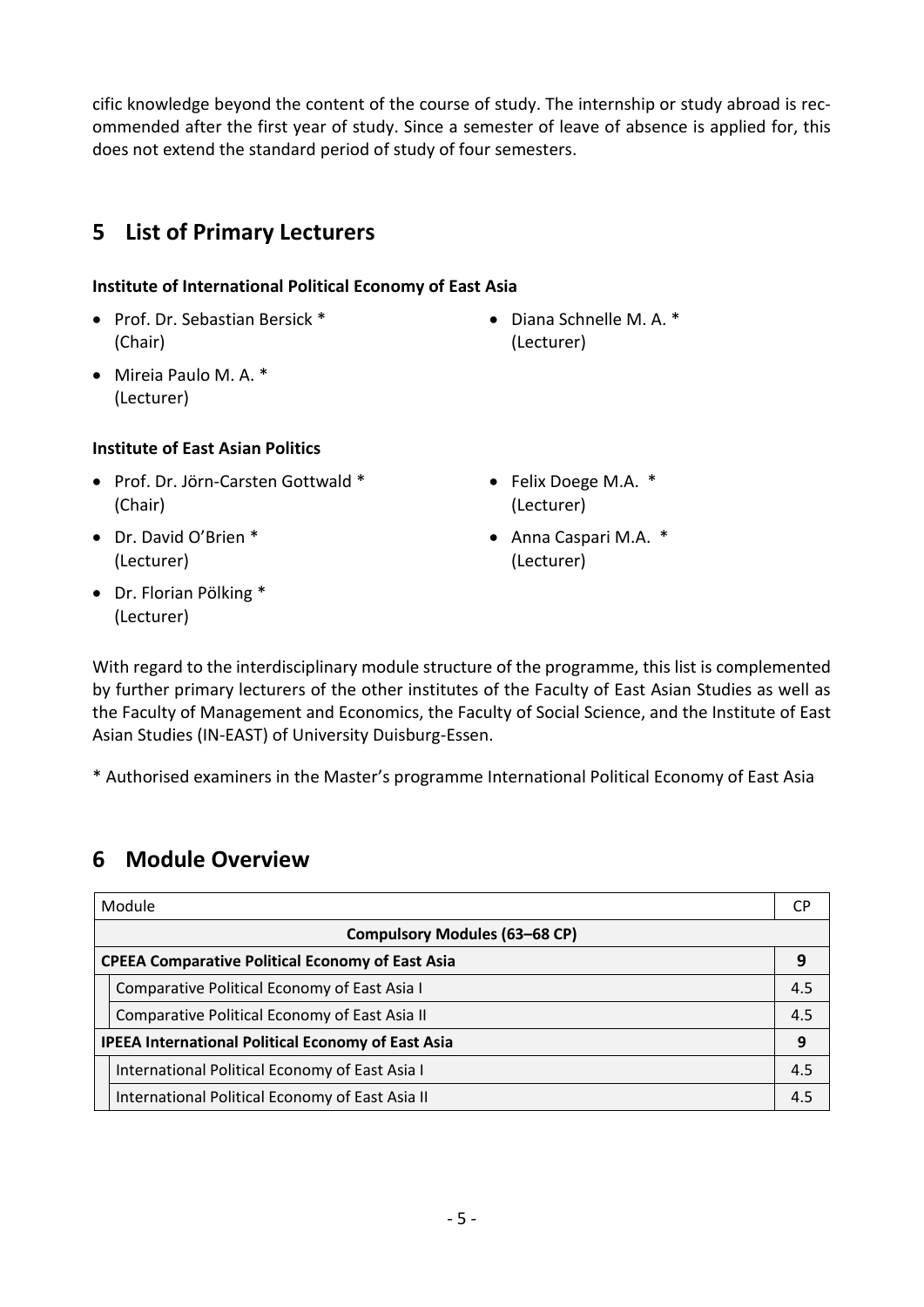|                                                                   | <b>MARM Research Module</b>                                                      | 6         |  |  |  |  |
|-------------------------------------------------------------------|----------------------------------------------------------------------------------|-----------|--|--|--|--|
|                                                                   | Research in Comparative Political Economy of East Asia                           | 3         |  |  |  |  |
|                                                                   | Research in International Political Economy of East Asia                         |           |  |  |  |  |
|                                                                   | <b>AMEAL Advanced Module East Asian Languages</b>                                | $9 - 14$  |  |  |  |  |
|                                                                   | Designated seminars based on original language source material                   | $0 - 4.5$ |  |  |  |  |
|                                                                   | Complete Module or selected courses of: (if based on original language material) |           |  |  |  |  |
|                                                                   | C-S5 Modernes Chinesisch Aufbaustufe [Chinese, German]                           | $0 - 9$   |  |  |  |  |
|                                                                   | C-S6 Modernes Chinesisch Oberstufe [Chinese, German]                             | $0 - 9$   |  |  |  |  |
|                                                                   | J-S5 Modernes Japanisch Oberstufe 1 [Japanese, German]                           | $0 - 7$   |  |  |  |  |
|                                                                   | J-S6 Modernes Japanisch Oberstufe 2 [Japanese, German]                           | $0 - 7$   |  |  |  |  |
|                                                                   | J-M1 Lektüre moderner wissenschaftlicher Texte [Japanese, German]                | $0 - 10$  |  |  |  |  |
|                                                                   | K-B3 Modernes Korea [Korean, German]                                             | $0 - 6$   |  |  |  |  |
|                                                                   | K-M2 Lektüre [Korean, German]                                                    | $0 - 6$   |  |  |  |  |
| <b>MAPS Professional Practice or Semester Abroad in East Asia</b> |                                                                                  |           |  |  |  |  |
|                                                                   |                                                                                  |           |  |  |  |  |
|                                                                   | Flactive Modules (22-27 CD)                                                      |           |  |  |  |  |

| Elective Modules (22–27 CP)                                                               |          |
|-------------------------------------------------------------------------------------------|----------|
| IIP Master-Modul Internationale Institutionen und Prozesse [offered by Faculty VIII]      | $0 - 9$  |
| Seminar Internationale Beziehungen                                                        |          |
| Seminar Global Economic Governance                                                        |          |
| IT Master-Modul Internationalisierung und Transnationalisierung [offered by Faculty VIII] | $0 - 9$  |
| Seminar Theorien zu Internationalisierung und Transnationalisierung                       |          |
| Seminar Internationalisierungsprozessen in Gesellschaft, Kultur und Wirtschaft            |          |
| EDG Master-Modul Europäisierung, Demokratie und Governance [offered by Faculty VIII]      | $0 - 9$  |
| Seminar Governance im EU-Mehrebenensystem                                                 |          |
| Seminar Governance und Demokratie in Europa                                               |          |
| <b>GDE Growth and Development Economics [offered by Faculty VII]</b>                      | $0 - 5$  |
| Lecture                                                                                   |          |
| <b>Exercise Session</b>                                                                   |          |
| <b>INTRA International Trade [offered by Faculty VII]</b>                                 | $0 - 5$  |
| International Trade (Lecture)                                                             |          |
| International Trade (Tutorial)                                                            |          |
| HECON Current Topics in Health Economics [offered by Faculty VII]                         | $0 - 5$  |
| Seminar on health economics and health policy:                                            |          |
| Population ageing and its challenges for health systems                                   |          |
| <b>EELP IVa Compulsory Elective Module "Economics"</b>                                    | $0 - 10$ |
| [offered by the interdisciplinary M.A. Programme "Ethics - Economics, Law and Politics"]  |          |
| Lecture                                                                                   |          |
| <b>Advanced Course</b>                                                                    |          |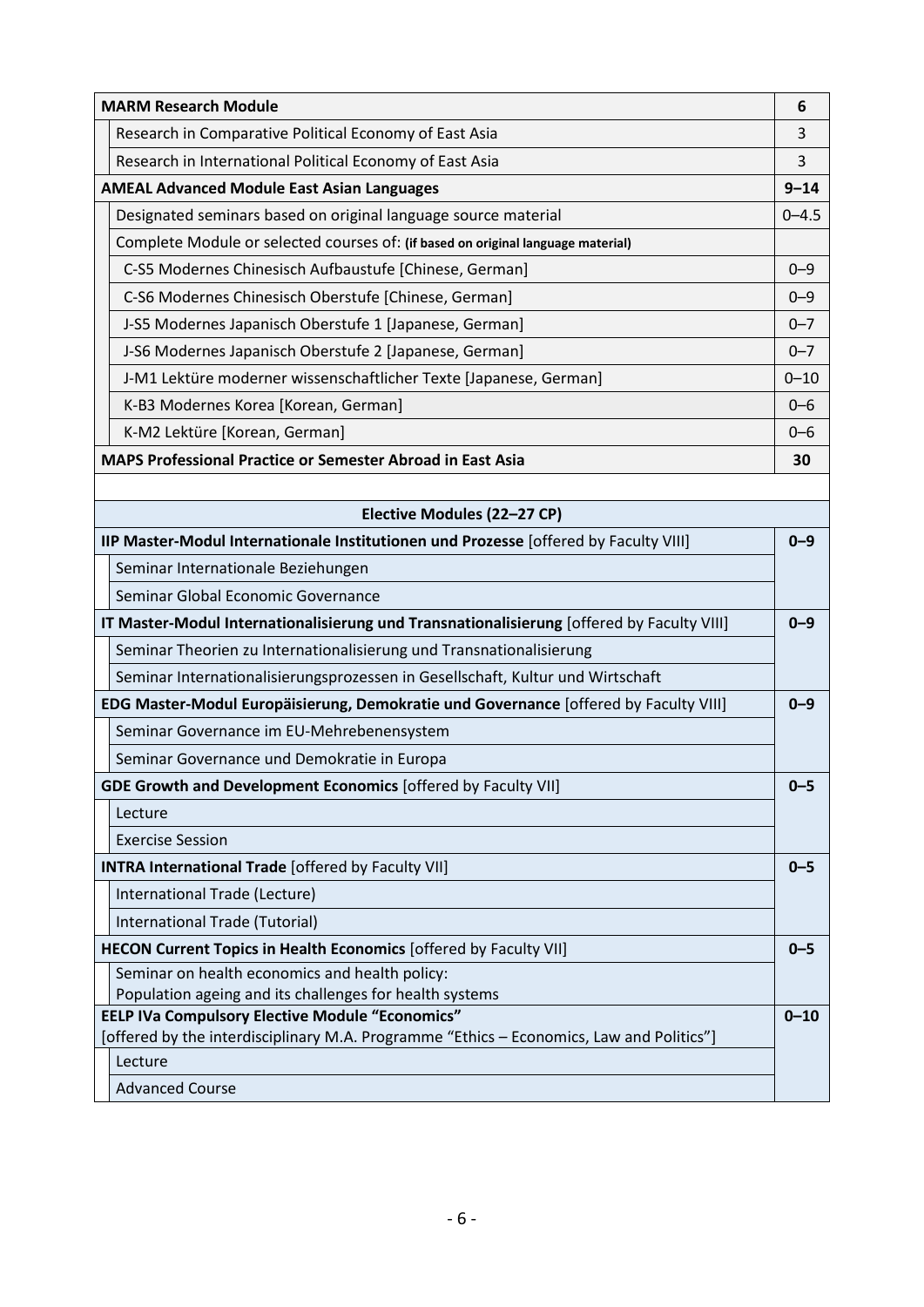| <b>EELP IVc Compulsory Elective Module "Political Sciences"</b><br>[offered by the interdisciplinary M.A. Programme "Ethics – Economics, Law and Politics"]<br>Lecture | $0 - 10$ |  |  |
|------------------------------------------------------------------------------------------------------------------------------------------------------------------------|----------|--|--|
| Seminar                                                                                                                                                                |          |  |  |
| AEAS6 Business and Economy in China [offered by the IN-EAST at UDE]                                                                                                    | $0 - 6$  |  |  |
| Seminar Case Studies on Doing Business in China                                                                                                                        |          |  |  |
| Project Study in Teams: Doing Business in China                                                                                                                        |          |  |  |
| AEAS7 International Economic and Business Issues of Japan [offered by the IN-EAST at UDE]                                                                              | $0 - 6$  |  |  |
| Japan's Role in Global and Regional Economic Relations                                                                                                                 |          |  |  |
| Business Issues in Japan's Economy                                                                                                                                     |          |  |  |
|                                                                                                                                                                        |          |  |  |
| <b>Master's Thesis</b>                                                                                                                                                 | 30       |  |  |

# **7 Recommended Schedule**

The following study plan is a possible recommendation for the design of the course of studies. In general, a workload of 60 CPs per academic year (usually about 30 CPs per semester) is intended for both subjects.

| Sem.           | <b>Modules</b>                                               | <b>CP</b> |
|----------------|--------------------------------------------------------------|-----------|
|                | Comparative Political Economy of East Asia I (CPEEA I)       | 4.5       |
|                | International Political Economy of East Asia I (IPEEA I)     | 4.5       |
|                | Advanced Module of East Asian Languages I (AMEAL I)          |           |
| $\mathbf{1}$   | Internationale Institutionen und Prozesse I (IIP I)          | 4.5       |
|                | Europäisierung, Demokratie und Governance I (EDG I)          | 4.5       |
|                | Internationalisierung und Transnationalisierung I (ITI)      | 4.5       |
|                | Master of Arts Research Module I (MARM I)                    | 3         |
|                | Comparative Political Economy of East Asia II (CPEEA II)     | 4.5       |
|                | International Political Economy of East Asia II (IPEEA II)   | 4.5       |
|                | Advanced Module of East Asian Languages I (AMEAL II)         | 4.5       |
| $\overline{2}$ | Master of Arts Research Module II (MARM II)                  | 3         |
|                | Internationale Institutionen und Prozessen II (IIP II)       | 4.5       |
|                | Europäisierung, Demokratie und Governance II (EDG II)        | 4.5       |
|                | Internationalisierung und Transnationalisierung I (IT II)    | 4.5       |
| 3              | Professional Practice or Semester Abroad in East Asia (MAPS) | 30        |
| 4              | M.A. Thesis                                                  | 30        |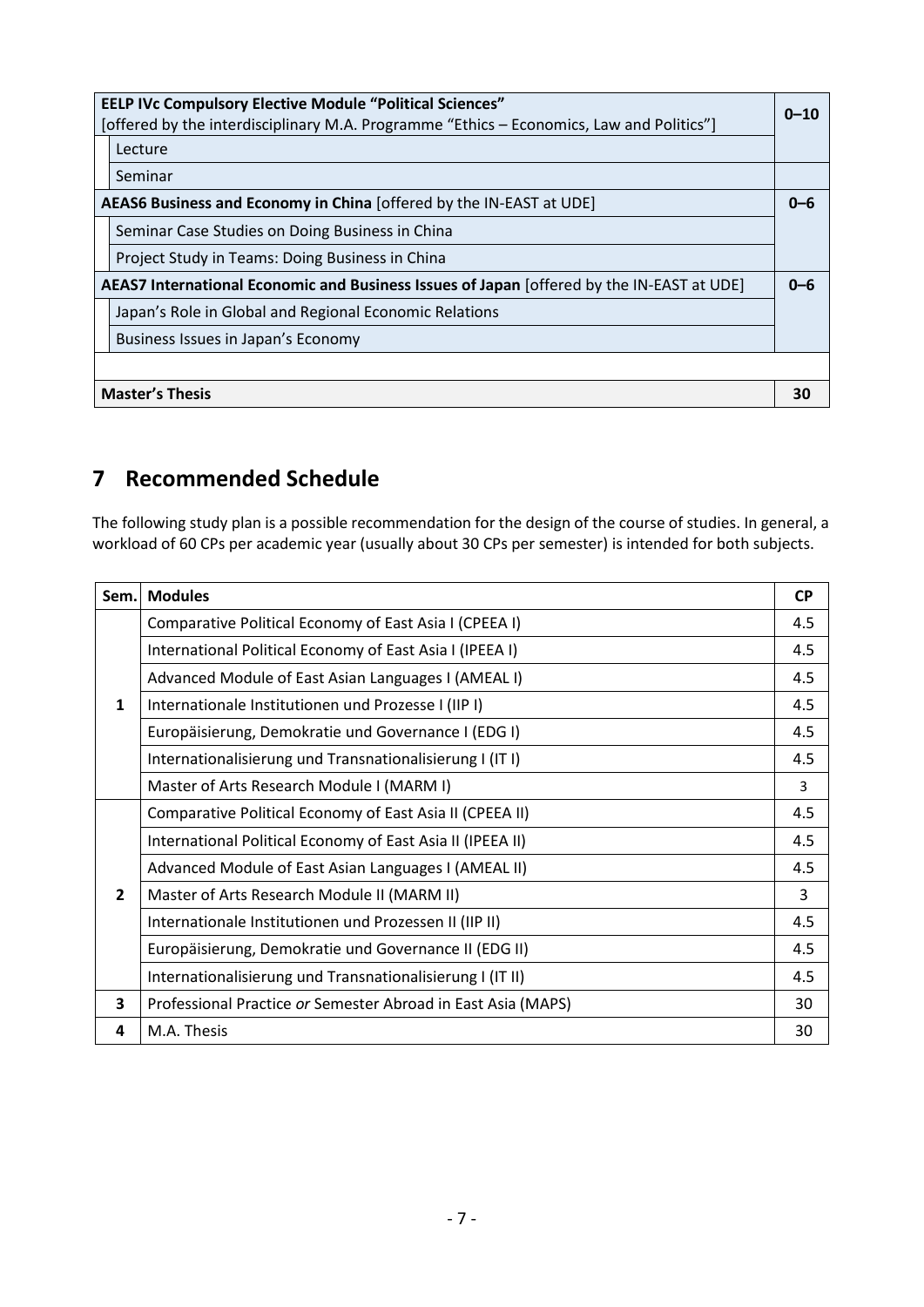# **Module Descriptions**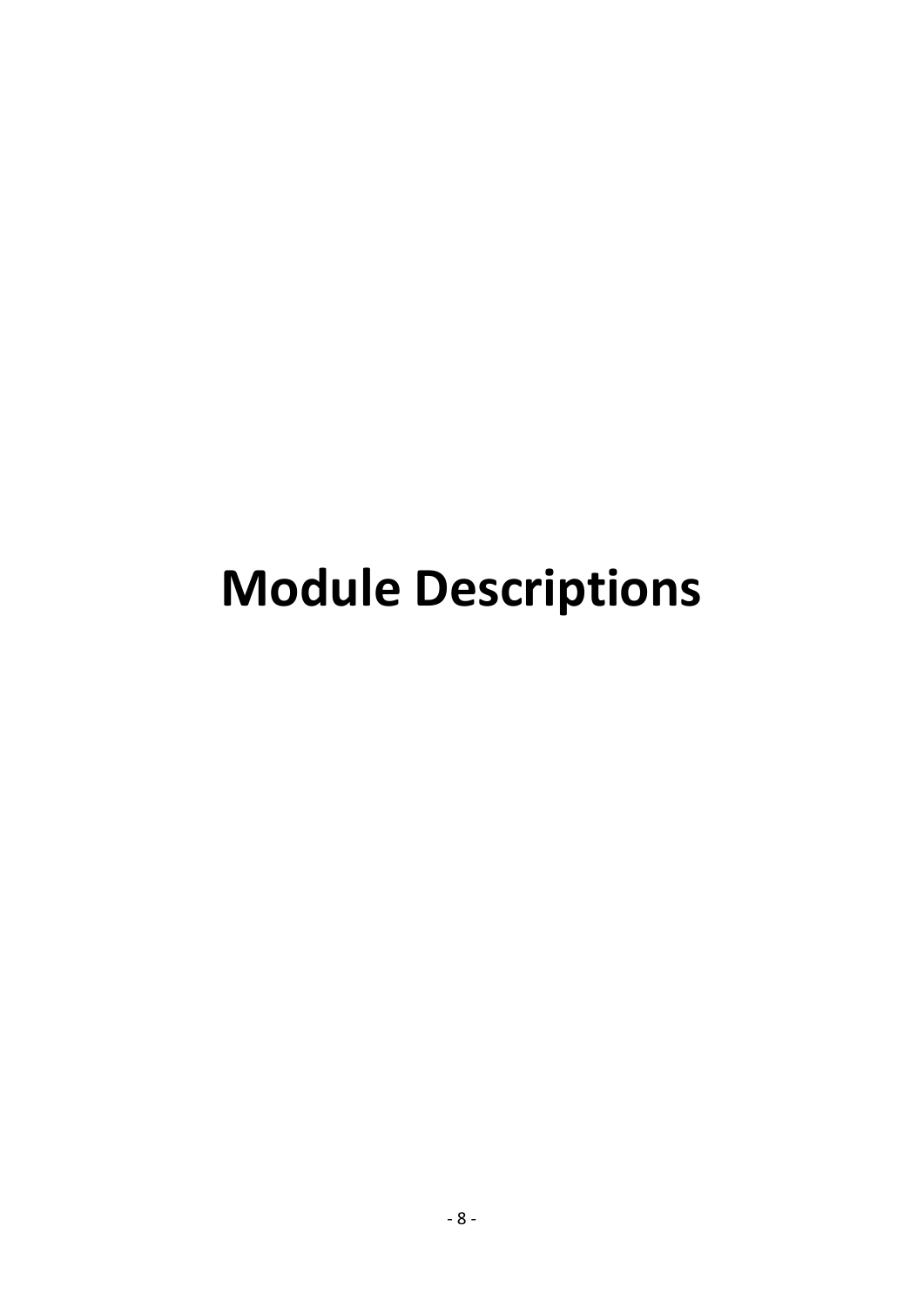# - Compulsory Modules-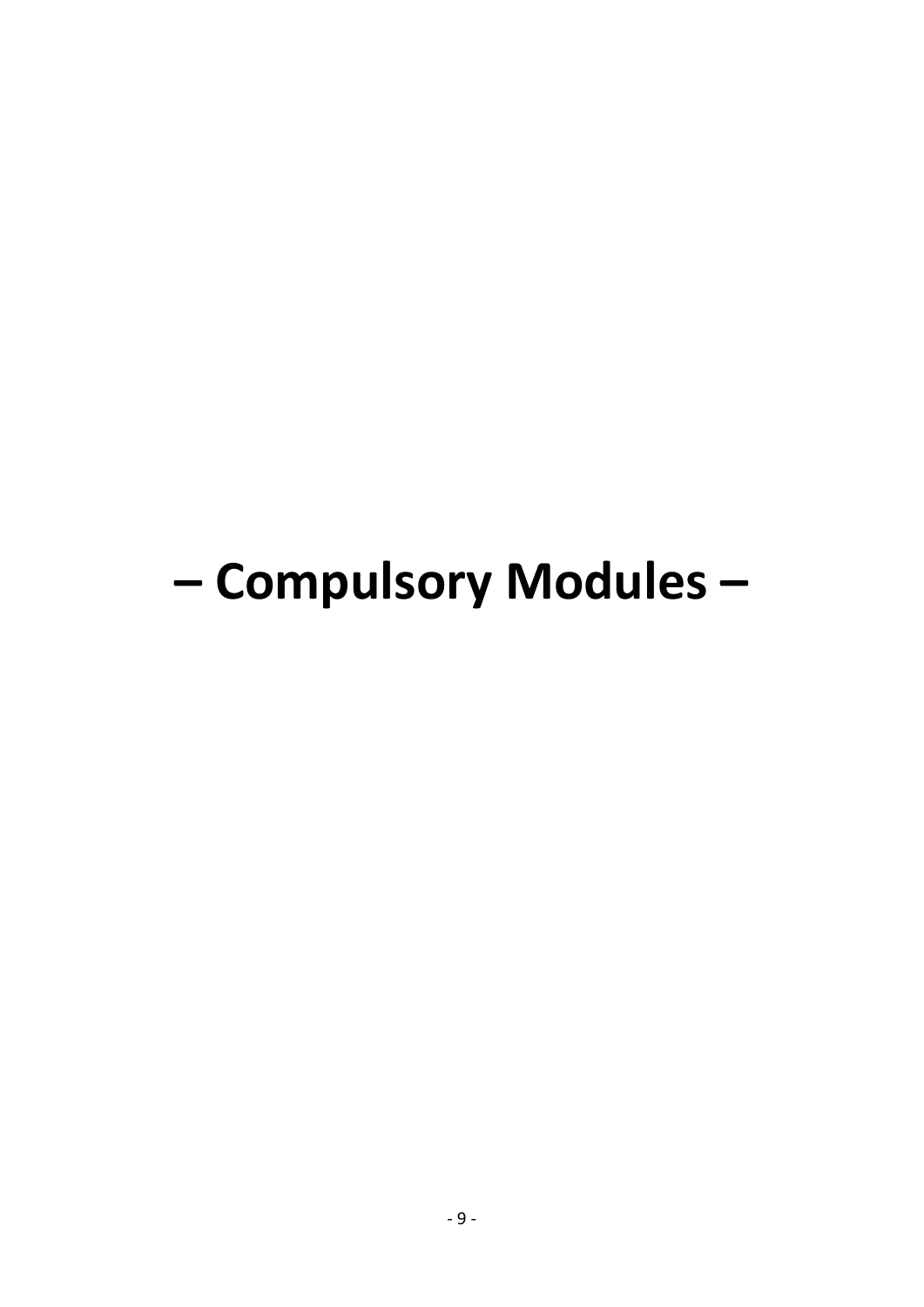# **Comparative Political Economy of East Asia**

| Acronym                                               | <b>Credits</b>                                         | <b>Workload</b> | <b>Semester</b>      | <b>Turnus</b>  | <b>Duration</b>   |
|-------------------------------------------------------|--------------------------------------------------------|-----------------|----------------------|----------------|-------------------|
| <b>CPEEA</b>                                          | 9CP                                                    | 270h            | $1st-2nd$            | every semester | 2 sem.            |
| <b>Corresponding courses</b>                          |                                                        |                 | <b>Contact hours</b> | Private study  | <b>Group size</b> |
| Comparative Political Economy of East Asia I (4.5 CP) |                                                        |                 |                      | 255h           | $5 - 30$          |
|                                                       | Comparative Political Economy of East Asia II (4.5 CP) |                 |                      |                |                   |

## **Participation Requirements**

The module aims at graduate students with advanced knowledge in political sciences and economics of East Asia.

## **Learning Objectives**

After successful completion of the module students will be enabled to

- critically approach historical and contemporary developments within the CPEEA
- purposefully apply basic concepts and theories of the CPE on East Asia contexts
- plan and conduct research on topics of the CPEEA
- successfully present their analysis and argumentation in academic discussions in oral and written form
- conceptualise, formulate and conduct individual research within the CPEEA.

#### **Contents**

The seminars focus on the analysis of political, economic and social developments in East Asia from a Comparative Political Economy Perspective (CPE). The focus is on the interactions between state, business and society in Greater China, Japan and Korea.

The aim is to enable students to independently analyse problems from the perspective of CPE and to critically classify the results in a regional, interregional and global context.

The comparative analysis of problems of political science as well as politico-economic contexts within East Asia and between East Asia and other countries and regions goes hand in hand with the teaching of case-specific theories and methods and their application. Furthermore, students are taught to independently identify relevant problems and formulate questions.

#### **Teaching methods**

Seminar

#### **Types of Examination**

In consultation with the lecturers, students have to write a paper in one of the corresponding seminars, with a length of 35,000–50,000 characters incl. spaces, on a topic of their choice within the framework of the seminars.

#### **Requirements for the Award of Credits**

Obligation to attend at least 80% of the individual seminars' events over the duration of the semester; (group) presentation and handout

#### **Recognition of the Module in other Programmes**

• M.A. Ethics, Economics, Law and Politics

#### **Percentage for the Final Mark**

The grade for the module CPEEA is generally included in the core area grade weighed from 9/33 to 9/38, in the subject grade (Fachnote) weighed 9/60, and in the final grade weighed 9/120.

#### **Module supervisors and Lecturers**

Module supervisors: O'Brien, Pölking

Lecturers: Bersick, Gottwald Caspari, Paolo, Schnelle, O'Brien, Doege, Pölking

#### **Additional Information**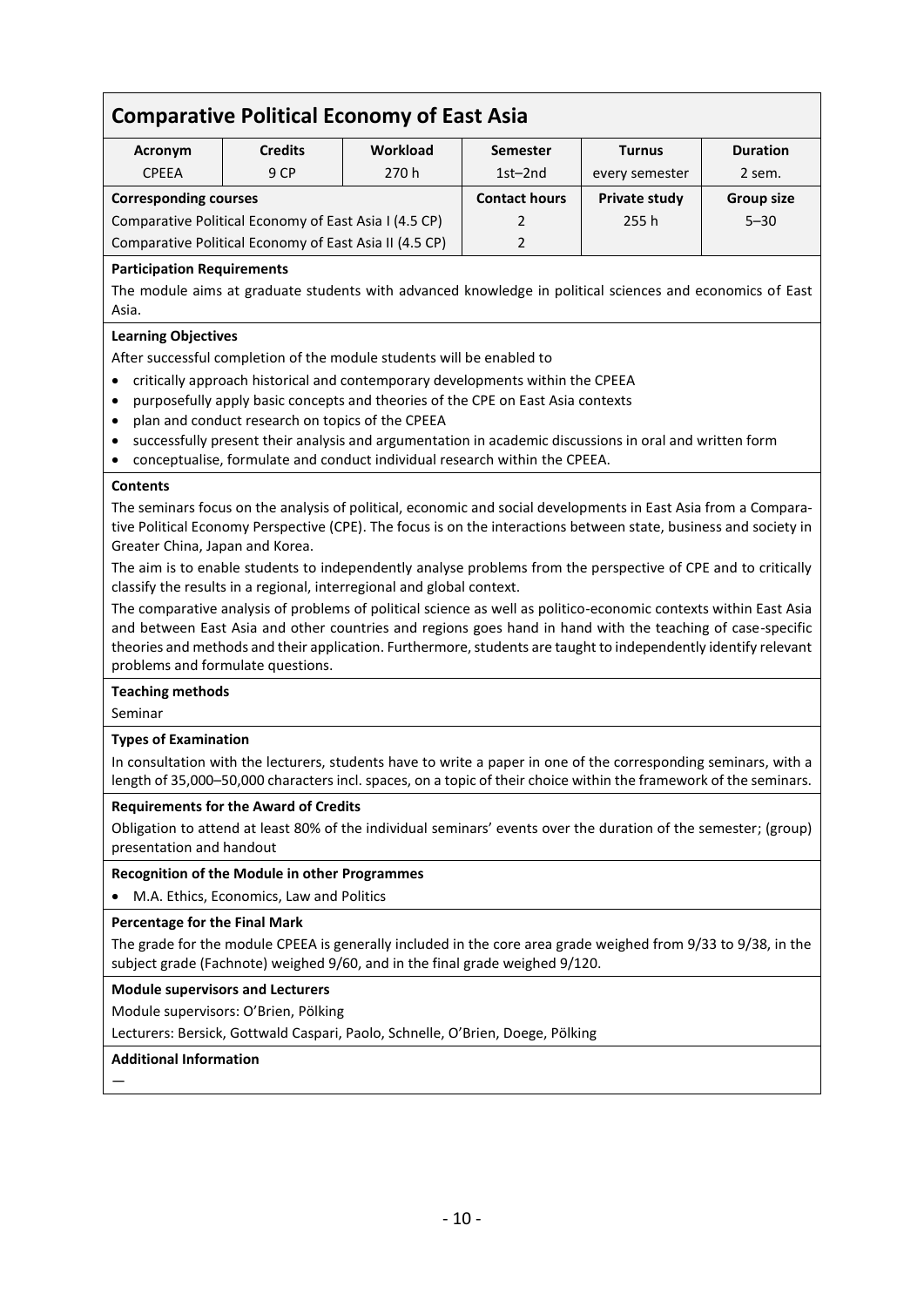# **International Political Economy of East Asia**

| <b>Acronym</b>                                          | <b>Credits</b>                                           | <b>Workload</b> | <b>Semester</b>      | <b>Turnus</b>  | <b>Duration</b>   |
|---------------------------------------------------------|----------------------------------------------------------|-----------------|----------------------|----------------|-------------------|
| <b>IPFFA</b>                                            | 9 CP                                                     | 270h            | 1st-2nd              | every semester | 2 sem.            |
| <b>Corresponding courses</b>                            |                                                          |                 | <b>Contact hours</b> | Private study  | <b>Group size</b> |
| International Political Economy of East Asia I (4.5 CP) |                                                          |                 | $\mathcal{P}$        | 225h           | $5 - 30$          |
|                                                         | International Political Economy of East Asia II (4.5 CP) |                 | $\mathcal{P}$        |                |                   |

## **Participation Requirements**

The module aims at graduate students with advanced knowledge in political sciences and economics of East Asia.

## **Learning Objectives**

After successful completion of the module students will be enabled to

- critically approach historical and contemporary developments within the IPEEA
- purposefully apply basic concepts and theories of the IPE on East Asia contexts
- plan and conduct research on topics of the IPEEA
- successfully present their analysis and argumentation in academic discussions in oral and written form
- conceptualise, formulate and conduct individual research within the CPEEA.

#### **Contents**

The seminars focus on the analysis of political, economic and social developments in East Asia from an International Political Economy (IPE) perspective. In terms of content, the focus is on questions of regionalisation in East Asia and interregional relations, especially between the European Union and East Asia. The aim is to enable students to independently analyse problems from the perspective of IPE and to critically classify the results in a regional, interregional and global context.

The regional, interregional and global analysis of political science and political-economic problems goes hand in hand with the teaching of theories and methods suitable for specific cases and their application. Furthermore, students are taught to independently identify relevant problems and formulate questions.

#### **Teaching methods**

Seminar

#### **Types of Examination**

In consultation with the lecturers, students have to write a paper in one of the corresponding seminars, with a length of 35,000–50,000 characters incl. spaces, on a topic of their choice within the framework of the seminars.

#### **Requirements for the Award of Credits**

Obligation to attend at least 80% of the individual seminars' events over the duration of the semester; (Group) presentation and handout

#### **Recognition of the Module in other Programmes**

• M.A. Ethics, Economics, Law and Politics

#### **Percentage for the Final Mark**

The grade for the module IPEEA is generally included in the core area grade weighed from 9/33 to 9/38, in the subject grade (Fachnote) weighed 9/60, and in the final grade weighed 9/120.

**Module supervisors and Lecturers**

Module supervisors: O'Brien, Pölking

Lecturers: Bersick, Gottwald Caspari, Paolo, Schnelle, O'Brien, Doege, Pölking

## **Additional Information**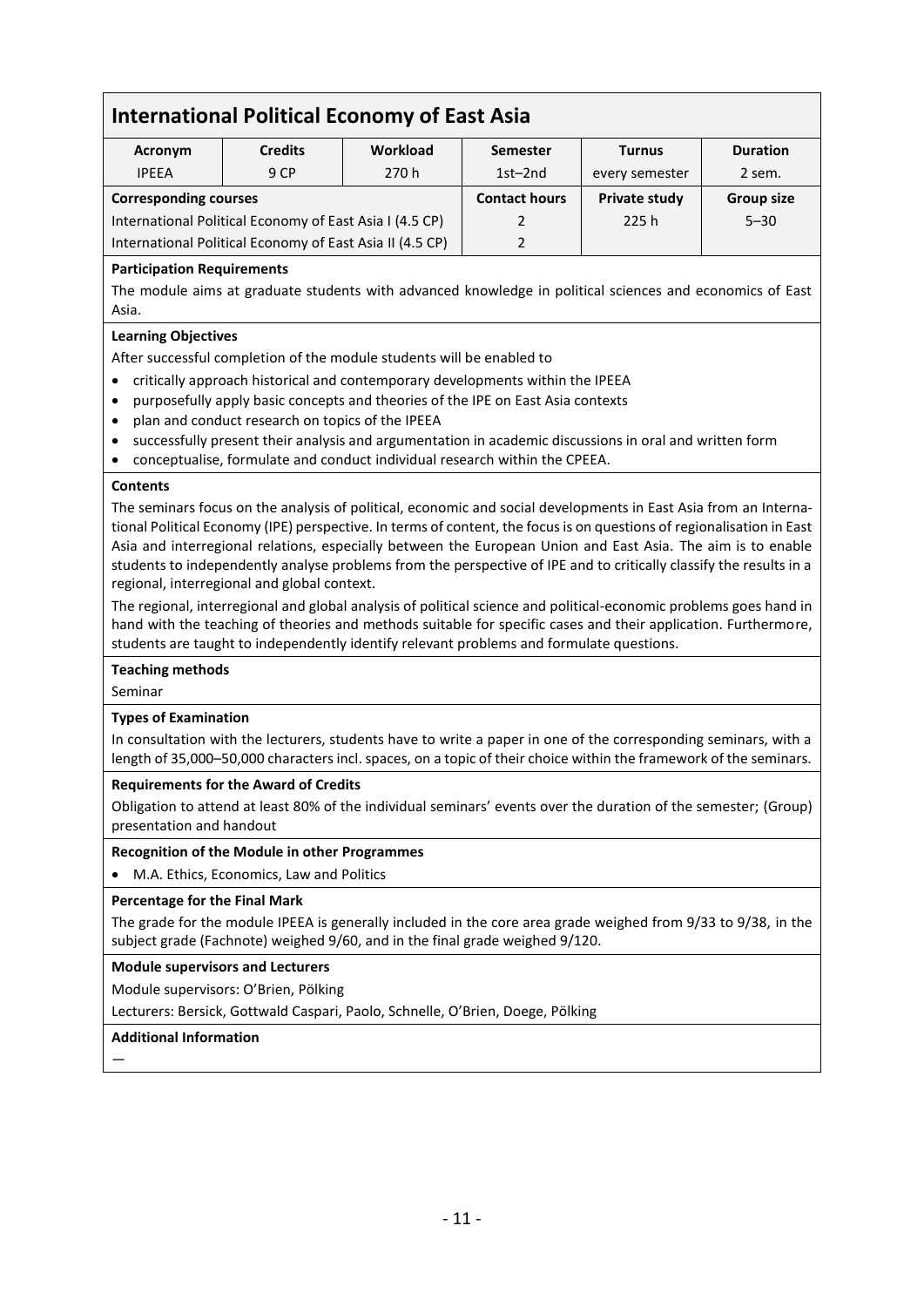| <b>M.A. Research Module</b>                                                                                                                                                                  |                                                        |                                                                                                                                                                                                                                                                                                                                                                                                                                                                                                                                                                                                                                                        |                      |                      |                   |
|----------------------------------------------------------------------------------------------------------------------------------------------------------------------------------------------|--------------------------------------------------------|--------------------------------------------------------------------------------------------------------------------------------------------------------------------------------------------------------------------------------------------------------------------------------------------------------------------------------------------------------------------------------------------------------------------------------------------------------------------------------------------------------------------------------------------------------------------------------------------------------------------------------------------------------|----------------------|----------------------|-------------------|
| Acronym                                                                                                                                                                                      | <b>Credits</b>                                         | <b>Workload</b>                                                                                                                                                                                                                                                                                                                                                                                                                                                                                                                                                                                                                                        | <b>Semester</b>      | <b>Turnus</b>        | <b>Duration</b>   |
| <b>MARM</b>                                                                                                                                                                                  | 6 CP                                                   | 180h                                                                                                                                                                                                                                                                                                                                                                                                                                                                                                                                                                                                                                                   | 1st and 2nd          | every semester       | 2 sem.            |
| <b>Corresponding courses</b>                                                                                                                                                                 |                                                        |                                                                                                                                                                                                                                                                                                                                                                                                                                                                                                                                                                                                                                                        | <b>Contact hours</b> | <b>Private study</b> | <b>Group size</b> |
| Research in International Political                                                                                                                                                          |                                                        |                                                                                                                                                                                                                                                                                                                                                                                                                                                                                                                                                                                                                                                        | 2                    | 135h                 | $10 - 20$         |
| Economy of East Asia 1 (3 CP)                                                                                                                                                                |                                                        |                                                                                                                                                                                                                                                                                                                                                                                                                                                                                                                                                                                                                                                        |                      |                      |                   |
| Research in Comparative Political<br>Economy of East Asia 2 (3 CP)                                                                                                                           |                                                        |                                                                                                                                                                                                                                                                                                                                                                                                                                                                                                                                                                                                                                                        | $\overline{2}$       |                      |                   |
| <b>Participation Requirements</b>                                                                                                                                                            |                                                        |                                                                                                                                                                                                                                                                                                                                                                                                                                                                                                                                                                                                                                                        |                      |                      |                   |
|                                                                                                                                                                                              |                                                        | This module is only accessible for advanced students of the M.A. programme IPEEA.                                                                                                                                                                                                                                                                                                                                                                                                                                                                                                                                                                      |                      |                      |                   |
| <b>Learning Objectives</b><br>Students will                                                                                                                                                  |                                                        |                                                                                                                                                                                                                                                                                                                                                                                                                                                                                                                                                                                                                                                        |                      |                      |                   |
| $\bullet$                                                                                                                                                                                    | projects geared towards their M.A. thesis              | obtain competences in the application of instruments of interdisciplinary research to develop their individual                                                                                                                                                                                                                                                                                                                                                                                                                                                                                                                                         |                      |                      |                   |
| $\bullet$                                                                                                                                                                                    |                                                        | acquire advanced disciplinary knowledge on theories and methods connected to related disciplines                                                                                                                                                                                                                                                                                                                                                                                                                                                                                                                                                       |                      |                      |                   |
|                                                                                                                                                                                              |                                                        | deepen their knowledge of specific research methods in relation to their individual projects                                                                                                                                                                                                                                                                                                                                                                                                                                                                                                                                                           |                      |                      |                   |
| ٠<br>vidual projects.                                                                                                                                                                        |                                                        | develop practical skills in the applications of research methods in general as well as in relation to their indi-                                                                                                                                                                                                                                                                                                                                                                                                                                                                                                                                      |                      |                      |                   |
|                                                                                                                                                                                              |                                                        | The module offers a deepening of the specific methods and theories in research on East Asia from the perspec-<br>tive of International Political Economy of East Asia and Comparative Political Economy of East Asia.<br>Students will go through the process of designing a research project and preparing for their M.A. thesis. The<br>structuring and presentation of scientific concepts, theories and methods including qualitative and quantitative<br>approaches is an essential part of the module. The teaching staff provides topic-specific support and assessment<br>in the disciplinary orientation of the respective research projects. |                      |                      |                   |
| <b>Teaching methods</b>                                                                                                                                                                      |                                                        |                                                                                                                                                                                                                                                                                                                                                                                                                                                                                                                                                                                                                                                        |                      |                      |                   |
| Seminar                                                                                                                                                                                      |                                                        |                                                                                                                                                                                                                                                                                                                                                                                                                                                                                                                                                                                                                                                        |                      |                      |                   |
| <b>Types of Examination</b>                                                                                                                                                                  |                                                        |                                                                                                                                                                                                                                                                                                                                                                                                                                                                                                                                                                                                                                                        |                      |                      |                   |
|                                                                                                                                                                                              |                                                        | Individual presentation of M.A. research project of 30-45 minutes                                                                                                                                                                                                                                                                                                                                                                                                                                                                                                                                                                                      |                      |                      |                   |
|                                                                                                                                                                                              | <b>Requirements for the Award of Credits</b>           |                                                                                                                                                                                                                                                                                                                                                                                                                                                                                                                                                                                                                                                        |                      |                      |                   |
|                                                                                                                                                                                              | Regular active participation; individual presentations |                                                                                                                                                                                                                                                                                                                                                                                                                                                                                                                                                                                                                                                        |                      |                      |                   |
| Recognition of the module in other programmes                                                                                                                                                |                                                        |                                                                                                                                                                                                                                                                                                                                                                                                                                                                                                                                                                                                                                                        |                      |                      |                   |
| Percentage for the Final Mark                                                                                                                                                                |                                                        |                                                                                                                                                                                                                                                                                                                                                                                                                                                                                                                                                                                                                                                        |                      |                      |                   |
| The grade for the module MARM is generally included in the core area grade weighed from 6/33 to 6/38, in the<br>subject grade (Fachnote) weighed 6/60, and in the final grade weighed 6/120. |                                                        |                                                                                                                                                                                                                                                                                                                                                                                                                                                                                                                                                                                                                                                        |                      |                      |                   |
| <b>Module supervisors and Lecturers</b>                                                                                                                                                      |                                                        |                                                                                                                                                                                                                                                                                                                                                                                                                                                                                                                                                                                                                                                        |                      |                      |                   |
|                                                                                                                                                                                              | Module supervisors: O'Brien, Pölking                   |                                                                                                                                                                                                                                                                                                                                                                                                                                                                                                                                                                                                                                                        |                      |                      |                   |
| Lecturers: Bersick, Gottwald                                                                                                                                                                 |                                                        |                                                                                                                                                                                                                                                                                                                                                                                                                                                                                                                                                                                                                                                        |                      |                      |                   |
| <b>Additional Information</b>                                                                                                                                                                |                                                        |                                                                                                                                                                                                                                                                                                                                                                                                                                                                                                                                                                                                                                                        |                      |                      |                   |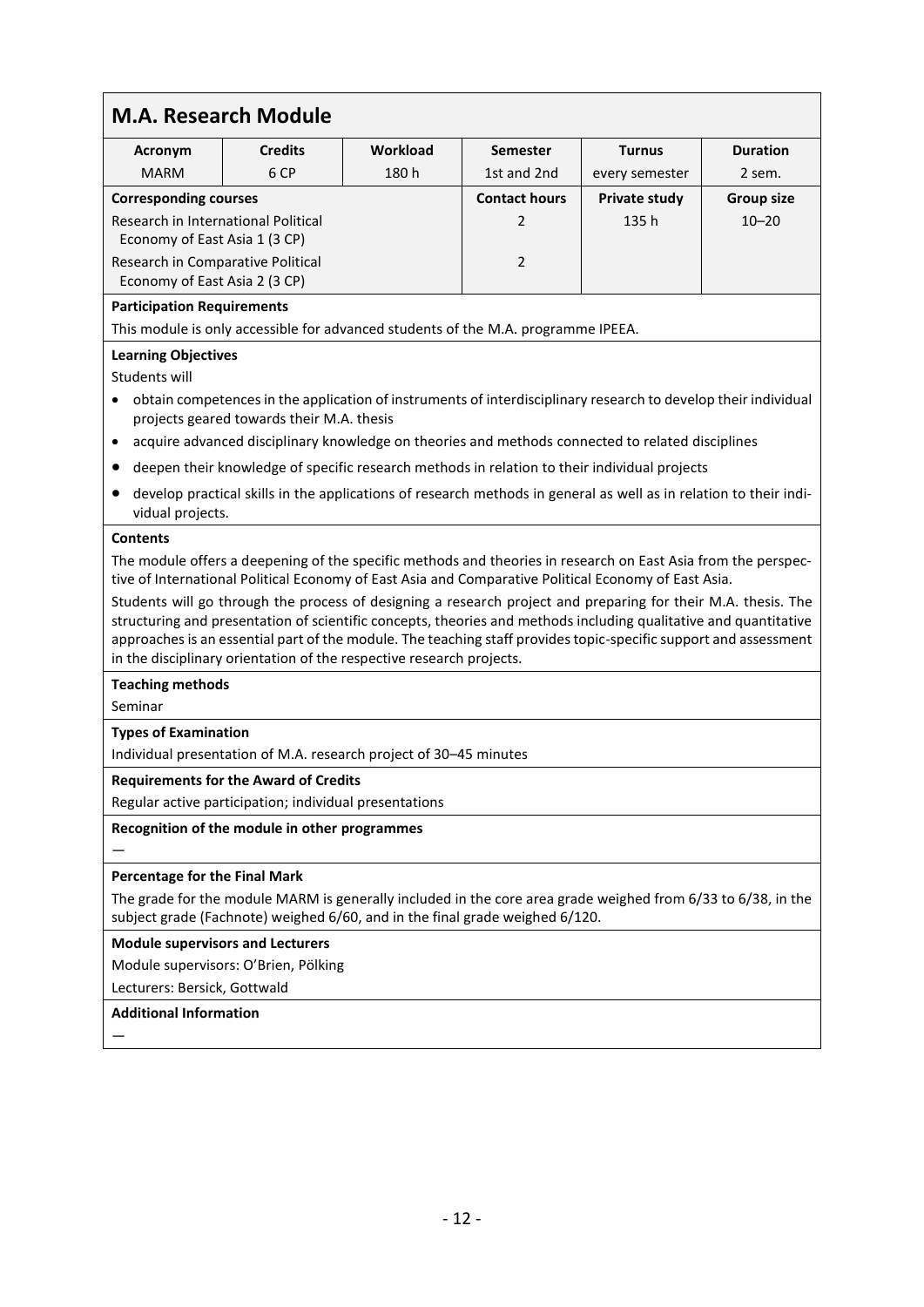|                                                                                                                                                                                            | <b>Advanced Module East Asian Languages</b>                                       |                 |                      |                      |                   |
|--------------------------------------------------------------------------------------------------------------------------------------------------------------------------------------------|-----------------------------------------------------------------------------------|-----------------|----------------------|----------------------|-------------------|
| Acronym                                                                                                                                                                                    | <b>Credits</b>                                                                    | <b>Workload</b> | <b>Semester</b>      | <b>Turnus</b>        | <b>Duration</b>   |
| AMEAL                                                                                                                                                                                      | $9-14$ CP                                                                         | 270-420 h       | $1st-4th$            | every semester       | $1-2$ sem.        |
| <b>Corresponding courses</b>                                                                                                                                                               |                                                                                   |                 | <b>Contact hours</b> | <b>Private study</b> | <b>Group size</b> |
| Designated seminars of the institutes of East Asian<br>Politics and International Political Economy of East<br>Asia based on original language source material<br>(in general 4.5 CP each) |                                                                                   |                 | $\overline{2}$       | 225-355h             | $5 - 30$          |
| and/or                                                                                                                                                                                     |                                                                                   |                 |                      |                      |                   |
| Chinese                                                                                                                                                                                    |                                                                                   |                 |                      |                      |                   |
| Textlektüre [C-S5] (3 CP)                                                                                                                                                                  |                                                                                   |                 | 2                    |                      |                   |
|                                                                                                                                                                                            | Modernes Chinesisch V [C-S5] (6 CP)                                               |                 | 4                    |                      |                   |
|                                                                                                                                                                                            | Modernes Chinesisch VI [C-S5] (6 CP)                                              |                 | 4                    |                      |                   |
|                                                                                                                                                                                            | Modernes Chinesisch VII [C-S6] (9 CP)                                             |                 | 4                    |                      |                   |
|                                                                                                                                                                                            | Modernes Chinesisch VIII [C-S6] (9 CP)                                            |                 | 4                    |                      |                   |
| Japanese                                                                                                                                                                                   |                                                                                   |                 |                      |                      |                   |
| Modernes Japanisch V:                                                                                                                                                                      |                                                                                   |                 | 2                    |                      |                   |
|                                                                                                                                                                                            | Aufsatz und Konversation [J-S5] (3.5 CP)                                          |                 | 2                    |                      |                   |
|                                                                                                                                                                                            | Modernes Japanisch V: Textlektüre [J-S5] (3.5 CP)                                 |                 | $\overline{2}$       |                      |                   |
| Modernes Japanisch VI:                                                                                                                                                                     | Aufsatz und Konversation [J-S6] (3.5 CP)                                          |                 |                      |                      |                   |
|                                                                                                                                                                                            | Modernes Japanisch VI: Textlektüre [J-S6] (3.5 CP)                                |                 | $\overline{2}$       |                      |                   |
|                                                                                                                                                                                            | Lektüre moderner wissenschaftlicher Texte                                         |                 | $\overline{2}$       |                      |                   |
|                                                                                                                                                                                            | (linguistische Texte) [J-M1] (5 CP)                                               |                 |                      |                      |                   |
|                                                                                                                                                                                            | Lektüre moderner wissenschaftlicher Texte<br>(geschichtliche Texte) [J-M1] (5 CP) |                 | 2                    |                      |                   |
| Korean                                                                                                                                                                                     |                                                                                   |                 |                      |                      |                   |
| Zeitungslektüre [K-B3] (3CP)                                                                                                                                                               |                                                                                   |                 | 2                    |                      |                   |
| Zeitungslektüre [K-B3] (3 CP)                                                                                                                                                              |                                                                                   |                 | $\overline{2}$       |                      |                   |
| Lektüre: Übung 1 [K-M2] (3 CP)                                                                                                                                                             |                                                                                   |                 | 2                    |                      |                   |
| Lektüre: Übung 2 [K-M2] (3 CP)                                                                                                                                                             |                                                                                   |                 | $\overline{2}$       |                      |                   |
| 9-14 CP.                                                                                                                                                                                   | Students are required to finish classes in the range of                           |                 |                      |                      |                   |

## **Participation Requirements**

According to the individual subjects and to the requirements of the chosen courses. The attendance of certain language modules usually requires the successful participation in previous language modules or proof of corresponding competence.

#### **Learning Objectives**

After successful completion of the module students

- will have acquired advanced, discipline-related, active and passive competences in one East Asian language
- will have the ability to systematically understand and translate/paraphrase complex texts in an East Asian language to the degree of using them as sources for their own research
- will have the ability to communicate within discipline-related contexts.

#### **Contents**

The language skills acquired in the Bachelor's programme are to be systematically deepened through communication in small groups or the reading and discussion of Chinese, Japanese or Korean texts in both passive and active language learning processes. This is done by reading scientific and complex everyday texts in an East Asian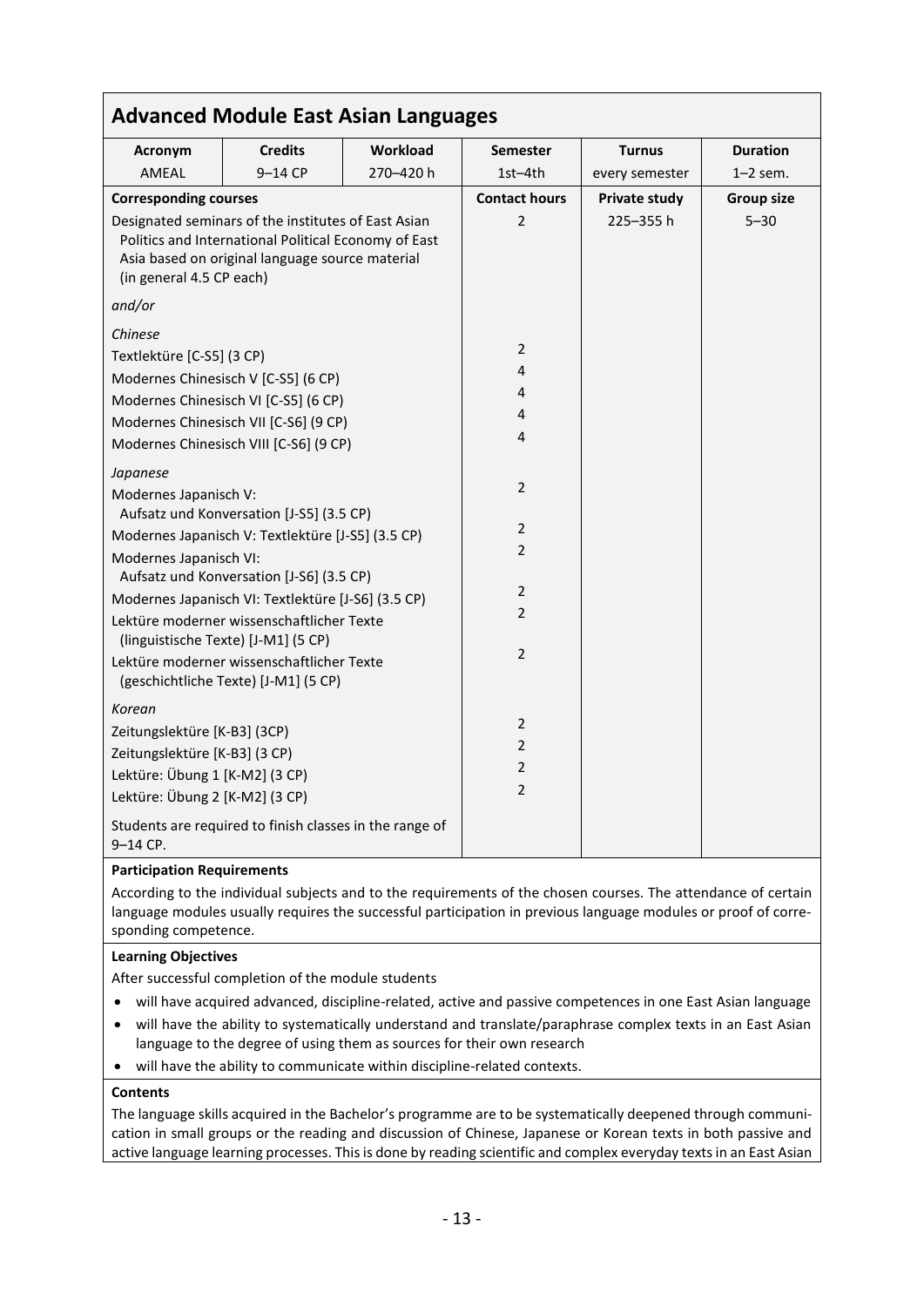language, by conversing on current and focus-oriented topics, and by independently writing essays in an East Asian language. The concrete contents are determined by the offering institutions.

#### **Teaching methods**

According to the specific courses (in general exercises, intensive and extensive reading, and seminars)

#### **Types of Examination**

Students are able to choose between two types of module examination: (1) In consultation with the module's lecturers, students have to write a critical review (in English) on a journal article (in either Chinese, Japanese or Korean) with a length of 10,000–15,000 characters incl. spaces, on a topic of their choice within the framework of the seminars or language classes. (2) Every Semester the lecturers provide the possibility for an oral examination for small groups of students in the form of a joint discussion of a specific topic within the framework of the module. Topics and the respective literature will be agreed on beforehand.

#### **Requirements for the Award of Credits**

According to the specific courses and the requirements of the providing institutions

#### **Recognition of the Module in other Programmes**

## **Percentage for the Final Mark**

—

The grade for the module AMEAL is generally included in the core area grade weighed from 9/33 to 14/38, in the subject grade (Fachnote) weighed 9/60, and in the final grade weighed 9/120.

#### **Module Supervisors and Lecturers**

Module supervisors: O'Brien, Pölking

Lecturers: Bersick, Gottwald Caspari, Paolo, Schnelle, O'Brien, Doege, Pölking, as well as the lecturers and language instructors of the respective offering institutions

#### **Additional Information**

Students have the possibility to take the exercises of the language modules of the third year of the respective B.A. programmes, if they have not already completed them in their B.A. studies. In general, students have to prove that they meet the requirements for the respective classes. In addition to the courses listed above, other B.A. and M.A. seminars of the Faculty can also be attended, provided they have the same competence levels and goals. The attendance of such courses has to be agreed upon in advance with the Module supervisors of the M.A. IPEEA. The participation and examination procedures in these courses are subject to the requirements of the respective section.

Note: Language classes are designed for German language learners.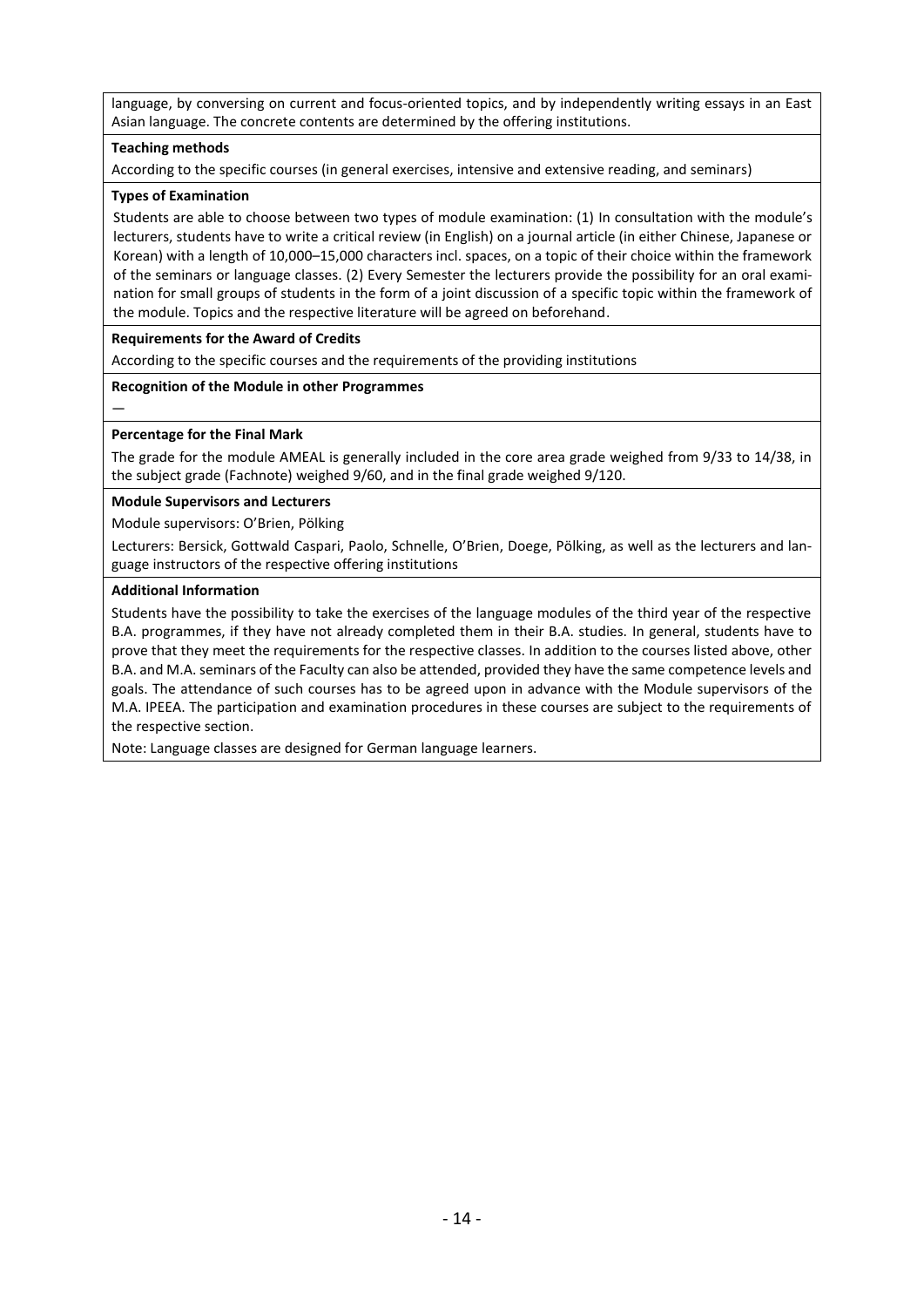| <b>Credits</b><br>Workload<br><b>Semester</b><br><b>Acronym</b><br>900h<br><b>MAPS</b><br>30 CP<br>3rd<br><b>Corresponding courses</b><br><b>Contact hours</b><br><b>Participation Requirements</b><br><b>Learning Objectives</b><br>With the successful completion of the modules, student will have<br>acquired practical job experience in fields related to East Asia<br>$\bullet$<br>acquired academic education and networking in East Asia<br>developed language competencies beyond the scope of the faculty's generic programme<br>obtained practical knowledge in field work and the work with original sources.<br><b>Contents</b><br>The students gain important insights into professional practice and deepen their knowledge of an East Asian<br>language, culture, politics and economy. They improve their skills in research, analysis and presentation of re-<br>search results and the application of the knowledge acquired in the B.A. and M.A. studies in an international or<br>intercultural context.<br><b>Teaching methods</b><br>Full-time internship (in or with focus on East Asia) or full-time semester in East Asia<br><b>Types of Examination</b><br><b>Requirements for the Award of Credits</b><br><b>Recognition of the Module in other Programmes</b><br>Percentage for the Final Mark<br><b>Module Supervisors and Lecturers</b><br>Module supervisors: O'Brien, Pölking | <b>Turnus</b>                                                                                                                                                                                                                                                                                                                                                                                                                                                                                                                                                                      | <b>Duration</b>   |  |  |  |  |
|-----------------------------------------------------------------------------------------------------------------------------------------------------------------------------------------------------------------------------------------------------------------------------------------------------------------------------------------------------------------------------------------------------------------------------------------------------------------------------------------------------------------------------------------------------------------------------------------------------------------------------------------------------------------------------------------------------------------------------------------------------------------------------------------------------------------------------------------------------------------------------------------------------------------------------------------------------------------------------------------------------------------------------------------------------------------------------------------------------------------------------------------------------------------------------------------------------------------------------------------------------------------------------------------------------------------------------------------------------------------------------------------------------------------|------------------------------------------------------------------------------------------------------------------------------------------------------------------------------------------------------------------------------------------------------------------------------------------------------------------------------------------------------------------------------------------------------------------------------------------------------------------------------------------------------------------------------------------------------------------------------------|-------------------|--|--|--|--|
|                                                                                                                                                                                                                                                                                                                                                                                                                                                                                                                                                                                                                                                                                                                                                                                                                                                                                                                                                                                                                                                                                                                                                                                                                                                                                                                                                                                                                 | every semester                                                                                                                                                                                                                                                                                                                                                                                                                                                                                                                                                                     | 4–6 months        |  |  |  |  |
|                                                                                                                                                                                                                                                                                                                                                                                                                                                                                                                                                                                                                                                                                                                                                                                                                                                                                                                                                                                                                                                                                                                                                                                                                                                                                                                                                                                                                 | <b>Private study</b>                                                                                                                                                                                                                                                                                                                                                                                                                                                                                                                                                               | <b>Group size</b> |  |  |  |  |
|                                                                                                                                                                                                                                                                                                                                                                                                                                                                                                                                                                                                                                                                                                                                                                                                                                                                                                                                                                                                                                                                                                                                                                                                                                                                                                                                                                                                                 | 900 h                                                                                                                                                                                                                                                                                                                                                                                                                                                                                                                                                                              |                   |  |  |  |  |
|                                                                                                                                                                                                                                                                                                                                                                                                                                                                                                                                                                                                                                                                                                                                                                                                                                                                                                                                                                                                                                                                                                                                                                                                                                                                                                                                                                                                                 |                                                                                                                                                                                                                                                                                                                                                                                                                                                                                                                                                                                    |                   |  |  |  |  |
|                                                                                                                                                                                                                                                                                                                                                                                                                                                                                                                                                                                                                                                                                                                                                                                                                                                                                                                                                                                                                                                                                                                                                                                                                                                                                                                                                                                                                 |                                                                                                                                                                                                                                                                                                                                                                                                                                                                                                                                                                                    |                   |  |  |  |  |
|                                                                                                                                                                                                                                                                                                                                                                                                                                                                                                                                                                                                                                                                                                                                                                                                                                                                                                                                                                                                                                                                                                                                                                                                                                                                                                                                                                                                                 |                                                                                                                                                                                                                                                                                                                                                                                                                                                                                                                                                                                    |                   |  |  |  |  |
|                                                                                                                                                                                                                                                                                                                                                                                                                                                                                                                                                                                                                                                                                                                                                                                                                                                                                                                                                                                                                                                                                                                                                                                                                                                                                                                                                                                                                 |                                                                                                                                                                                                                                                                                                                                                                                                                                                                                                                                                                                    |                   |  |  |  |  |
|                                                                                                                                                                                                                                                                                                                                                                                                                                                                                                                                                                                                                                                                                                                                                                                                                                                                                                                                                                                                                                                                                                                                                                                                                                                                                                                                                                                                                 |                                                                                                                                                                                                                                                                                                                                                                                                                                                                                                                                                                                    |                   |  |  |  |  |
|                                                                                                                                                                                                                                                                                                                                                                                                                                                                                                                                                                                                                                                                                                                                                                                                                                                                                                                                                                                                                                                                                                                                                                                                                                                                                                                                                                                                                 |                                                                                                                                                                                                                                                                                                                                                                                                                                                                                                                                                                                    |                   |  |  |  |  |
|                                                                                                                                                                                                                                                                                                                                                                                                                                                                                                                                                                                                                                                                                                                                                                                                                                                                                                                                                                                                                                                                                                                                                                                                                                                                                                                                                                                                                 |                                                                                                                                                                                                                                                                                                                                                                                                                                                                                                                                                                                    |                   |  |  |  |  |
|                                                                                                                                                                                                                                                                                                                                                                                                                                                                                                                                                                                                                                                                                                                                                                                                                                                                                                                                                                                                                                                                                                                                                                                                                                                                                                                                                                                                                 |                                                                                                                                                                                                                                                                                                                                                                                                                                                                                                                                                                                    |                   |  |  |  |  |
|                                                                                                                                                                                                                                                                                                                                                                                                                                                                                                                                                                                                                                                                                                                                                                                                                                                                                                                                                                                                                                                                                                                                                                                                                                                                                                                                                                                                                 |                                                                                                                                                                                                                                                                                                                                                                                                                                                                                                                                                                                    |                   |  |  |  |  |
|                                                                                                                                                                                                                                                                                                                                                                                                                                                                                                                                                                                                                                                                                                                                                                                                                                                                                                                                                                                                                                                                                                                                                                                                                                                                                                                                                                                                                 |                                                                                                                                                                                                                                                                                                                                                                                                                                                                                                                                                                                    |                   |  |  |  |  |
|                                                                                                                                                                                                                                                                                                                                                                                                                                                                                                                                                                                                                                                                                                                                                                                                                                                                                                                                                                                                                                                                                                                                                                                                                                                                                                                                                                                                                 |                                                                                                                                                                                                                                                                                                                                                                                                                                                                                                                                                                                    |                   |  |  |  |  |
|                                                                                                                                                                                                                                                                                                                                                                                                                                                                                                                                                                                                                                                                                                                                                                                                                                                                                                                                                                                                                                                                                                                                                                                                                                                                                                                                                                                                                 |                                                                                                                                                                                                                                                                                                                                                                                                                                                                                                                                                                                    |                   |  |  |  |  |
|                                                                                                                                                                                                                                                                                                                                                                                                                                                                                                                                                                                                                                                                                                                                                                                                                                                                                                                                                                                                                                                                                                                                                                                                                                                                                                                                                                                                                 |                                                                                                                                                                                                                                                                                                                                                                                                                                                                                                                                                                                    |                   |  |  |  |  |
|                                                                                                                                                                                                                                                                                                                                                                                                                                                                                                                                                                                                                                                                                                                                                                                                                                                                                                                                                                                                                                                                                                                                                                                                                                                                                                                                                                                                                 |                                                                                                                                                                                                                                                                                                                                                                                                                                                                                                                                                                                    |                   |  |  |  |  |
|                                                                                                                                                                                                                                                                                                                                                                                                                                                                                                                                                                                                                                                                                                                                                                                                                                                                                                                                                                                                                                                                                                                                                                                                                                                                                                                                                                                                                 |                                                                                                                                                                                                                                                                                                                                                                                                                                                                                                                                                                                    |                   |  |  |  |  |
|                                                                                                                                                                                                                                                                                                                                                                                                                                                                                                                                                                                                                                                                                                                                                                                                                                                                                                                                                                                                                                                                                                                                                                                                                                                                                                                                                                                                                 | Full-time internships in East Asia or with a direct connection to East Asia as well as a Semester Abroad at a<br>university in the East Asian region (at least four months, full-time studies of at least 20) are recognized. Whether<br>the requirements for recognition are met must be discussed with the module supervisors before the beginning<br>of the internship or Semester Abroad. The recognition of the stay abroad or the internships is done by submitting<br>appropriate certificates (achievement certificates, references or internship certificate and report). |                   |  |  |  |  |
|                                                                                                                                                                                                                                                                                                                                                                                                                                                                                                                                                                                                                                                                                                                                                                                                                                                                                                                                                                                                                                                                                                                                                                                                                                                                                                                                                                                                                 |                                                                                                                                                                                                                                                                                                                                                                                                                                                                                                                                                                                    |                   |  |  |  |  |
|                                                                                                                                                                                                                                                                                                                                                                                                                                                                                                                                                                                                                                                                                                                                                                                                                                                                                                                                                                                                                                                                                                                                                                                                                                                                                                                                                                                                                 |                                                                                                                                                                                                                                                                                                                                                                                                                                                                                                                                                                                    |                   |  |  |  |  |
|                                                                                                                                                                                                                                                                                                                                                                                                                                                                                                                                                                                                                                                                                                                                                                                                                                                                                                                                                                                                                                                                                                                                                                                                                                                                                                                                                                                                                 |                                                                                                                                                                                                                                                                                                                                                                                                                                                                                                                                                                                    |                   |  |  |  |  |
|                                                                                                                                                                                                                                                                                                                                                                                                                                                                                                                                                                                                                                                                                                                                                                                                                                                                                                                                                                                                                                                                                                                                                                                                                                                                                                                                                                                                                 | The Module MAPS is not graded and therefore not calculated into the final grade.                                                                                                                                                                                                                                                                                                                                                                                                                                                                                                   |                   |  |  |  |  |
|                                                                                                                                                                                                                                                                                                                                                                                                                                                                                                                                                                                                                                                                                                                                                                                                                                                                                                                                                                                                                                                                                                                                                                                                                                                                                                                                                                                                                 |                                                                                                                                                                                                                                                                                                                                                                                                                                                                                                                                                                                    |                   |  |  |  |  |
|                                                                                                                                                                                                                                                                                                                                                                                                                                                                                                                                                                                                                                                                                                                                                                                                                                                                                                                                                                                                                                                                                                                                                                                                                                                                                                                                                                                                                 |                                                                                                                                                                                                                                                                                                                                                                                                                                                                                                                                                                                    |                   |  |  |  |  |
| Lecturers: $-$                                                                                                                                                                                                                                                                                                                                                                                                                                                                                                                                                                                                                                                                                                                                                                                                                                                                                                                                                                                                                                                                                                                                                                                                                                                                                                                                                                                                  |                                                                                                                                                                                                                                                                                                                                                                                                                                                                                                                                                                                    |                   |  |  |  |  |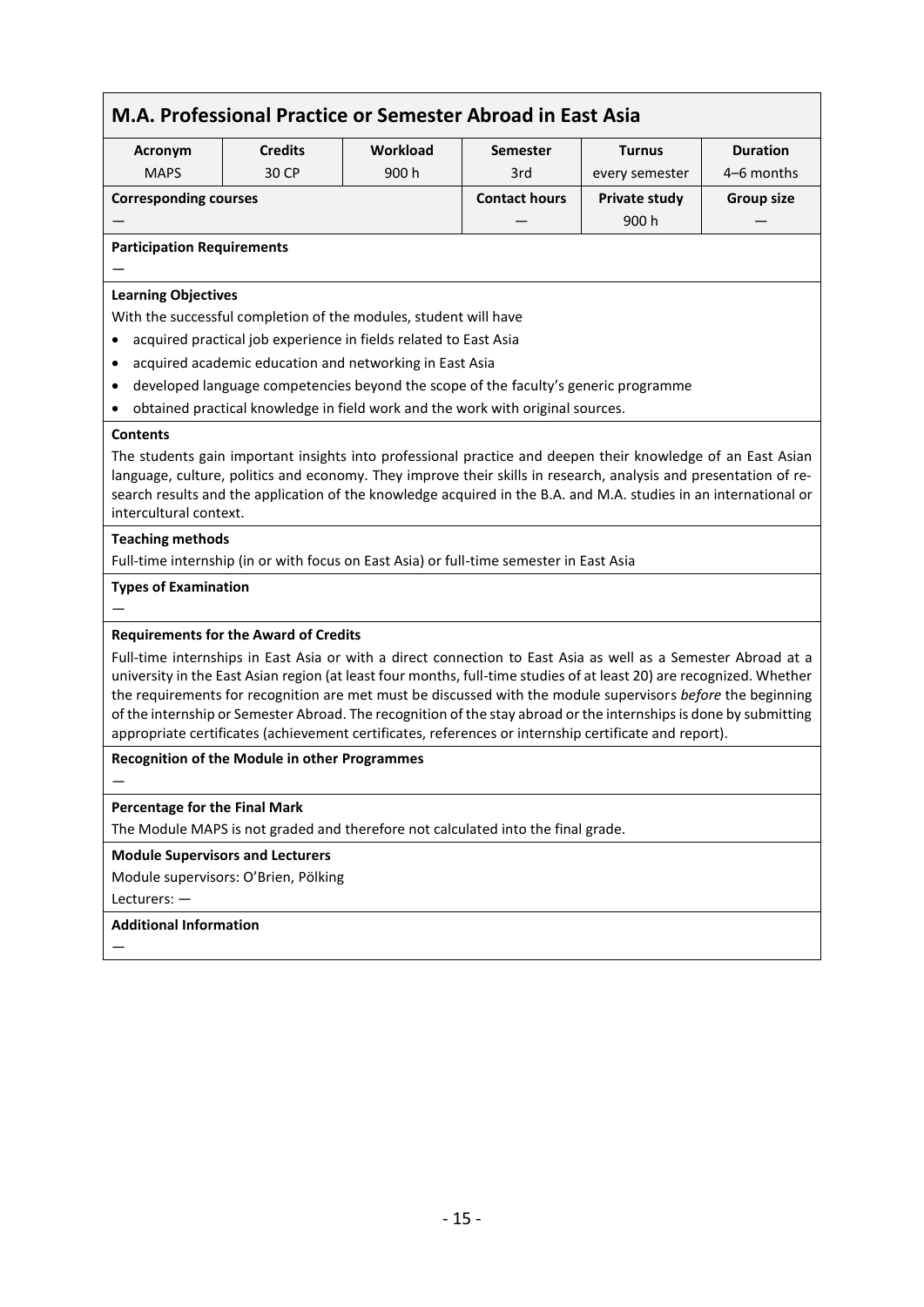# - Elective Modules -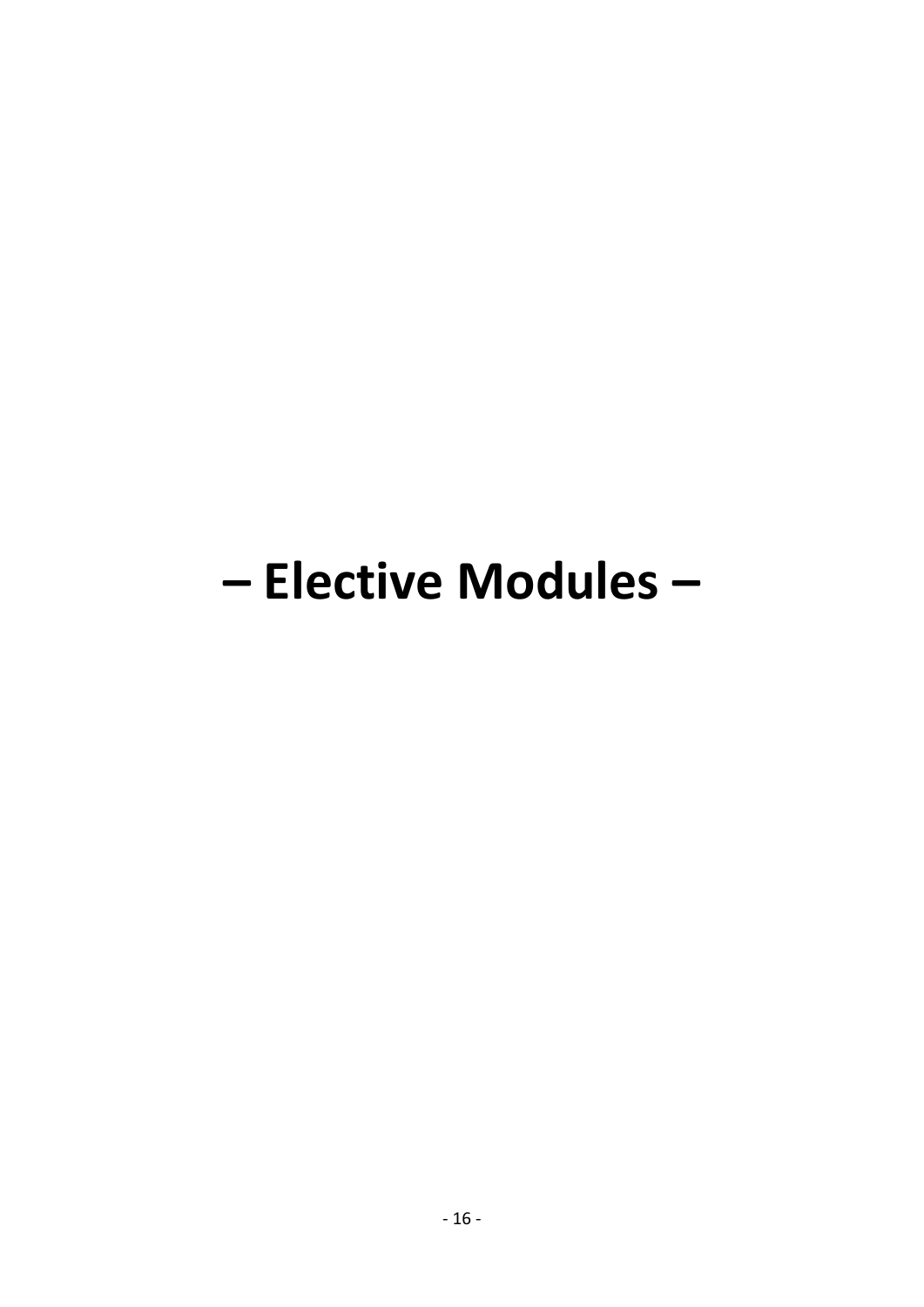# **Mastermodul Internationale Institutionen und Prozesse**

| Acronym                                | <b>Credits</b> | <b>Workload</b> | <b>Semester</b>      | <b>Turnus</b>  | <b>Duration</b>   |
|----------------------------------------|----------------|-----------------|----------------------|----------------|-------------------|
| <b>IIP</b>                             | 9 CP           | 270h            | $1st-4th$            | every semester | $1-2$ sem.        |
| <b>Corresponding courses</b>           |                |                 | <b>Contact hours</b> | Private study  | <b>Group size</b> |
| Seminar zu Internationalen Beziehungen |                |                 | $\mathcal{P}$        | 210h           | 25                |
| Seminar zu Global Economic Governance  |                |                 | $\mathcal{D}$        |                |                   |

#### **Participation Requirements**

Abgeschlossenes Bachelor-Aufbaumodul 'Internationale Beziehungen' bzw. Äquivalent. Die Fähigkeit zur Lektüre englischer Texte wird vorausgesetzt.

#### **Learning Objectives**

Die Studierenden

- besitzen vertieftes Wissen und Kompetenzen zur theoriegeleiteten Analyse empirischer Prozesse der Internationalen Beziehungen und Internationalen Politischen Ökonomie
- können den aktuellen wissenschaftlichen Diskurs um zwischenstaatliche Beziehungen, Ansätze einer Global Governance sowie das Verhältnis von Globalisierung und veränderter staatlicher Steuerungsfähigkeit kritisch reflektieren
- präsentieren eigene Perspektiven und testen Lösungsvorschläge auf Plausibilität.

#### **Contents**

Das Modul beinhaltet die theoretische und empirische Analyse der Rolle von Staaten und staatlichen Organisationen in den internationalen Beziehungen sowie die Interaktion zwischen ökonomischen Prozessen und nationaler Politik. Damit stehen sowohl zwischenstaatliche Beziehungen (etwa: Außenpolitik Deutschlands, der USA) als auch Global Governance als multilaterale Kooperation (G20, EU, NAFTA, WTO, IWF, UNO etc.) im Mittelpunkt. Außerdem liegt der Schwerpunkt des Moduls auf der Veränderung staatlicher Handlungsfähigkeit durch Globalisierung und auf den unterschiedlichen nationalen Antworten auf private, weltwirtschaftliche Prozesse.

#### **Teaching methods**

Seminaristischer Unterricht

## **Types of Examination**

Die Modulprüfung kann in einem der beiden Modulteile abgelegt werden. Die Modulnote ergibt sich aus der Modulprüfung in dem einem Teil, im anderen Teil ist ein unbenoteter Studiennachweis zu erbringen.

Alternativ kann eine 20- bis 30-minütige mündliche Modulabschlussprüfung abgelegt werden. In diesem Fall ist in beiden Modulteilen je ein unbenoteter Studiennachweis zu erbringen.

#### **Requirements for the Award of Credits**

Erfolgreicher Modulabschluss

#### **Recognition of the Module in other Programmes**

• M.A. Sozialwissenschaft/Globalisierung, Transnationalisierung und Governance

## **Percentage for the Final Mark**

The grade for the module IIP is generally included in the supplementary area grade weighed from 9/22 to 9/27, in the subject grade (Fachnote) weighed 9/60, and in the final grade weighed 9/120.

#### **Module Representative and Lecturers**

Module supervisors: Schirm

Lecturers: not stated by the providing faculty

## **Additional Information**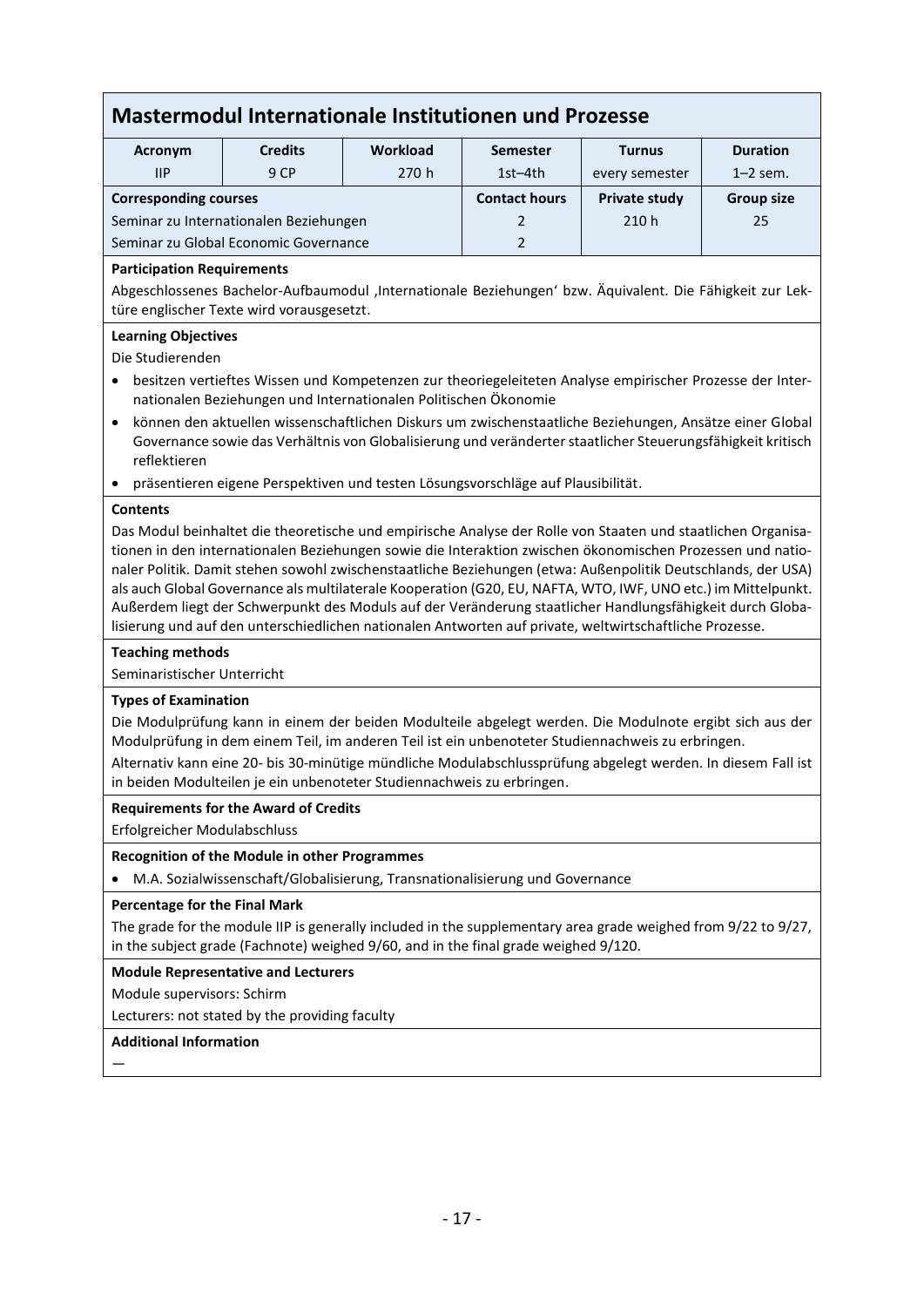# **Mastermodul Internationalisierung und Transnationalisierung**

| Acronym                                                                                                                                                                                                                      | <b>Credits</b>                                                                                      | Workload | <b>Semester</b>      | <b>Turnus</b>  | <b>Duration</b> |  |  |
|------------------------------------------------------------------------------------------------------------------------------------------------------------------------------------------------------------------------------|-----------------------------------------------------------------------------------------------------|----------|----------------------|----------------|-----------------|--|--|
| IT                                                                                                                                                                                                                           | 9 CP                                                                                                | 270h     | $1st-4th$            | every semester | $1-2$ sem.      |  |  |
| <b>Corresponding courses</b>                                                                                                                                                                                                 |                                                                                                     |          | <b>Contact hours</b> | Private study  | Group size      |  |  |
| Seminar zu Theorien zu Internationalisierung<br>und Transnationalisierung                                                                                                                                                    |                                                                                                     |          | $\mathcal{P}$        | 210h           | 25              |  |  |
| Seminar zu Internationalisierungsprozessen in<br>Gesellschaft, Kultur und Wirtschaft                                                                                                                                         |                                                                                                     |          | $\mathcal{P}$        |                |                 |  |  |
| <b>Participation Requirements</b>                                                                                                                                                                                            |                                                                                                     |          |                      |                |                 |  |  |
| Die Fähigkeit zur Lektüre englischer Texte wird vorausgesetzt.                                                                                                                                                               |                                                                                                     |          |                      |                |                 |  |  |
| <b>Learning Objectives</b>                                                                                                                                                                                                   |                                                                                                     |          |                      |                |                 |  |  |
| Die Studierenden                                                                                                                                                                                                             |                                                                                                     |          |                      |                |                 |  |  |
| $\bullet$                                                                                                                                                                                                                    | kennen die wesentlichen Theorien zu Internationalisierung, Globalisierung und Transnationalisierung |          |                      |                |                 |  |  |
| verstehen die Dynamiken und Prozesse internationaler Vergesellschaftung im Zusammenhang von Kultur,<br>$\bullet$<br>Migration, Wirtschaft und Organisationen                                                                 |                                                                                                     |          |                      |                |                 |  |  |
| können das Wechselverhältnis wichtiger Akteure, insbesondere der Organisationen/Unternehmen und der<br>$\bullet$<br>Zivilgesellschaft, in zentralen Feldern der Internationalisierung und Transnationalisierung untersuchen. |                                                                                                     |          |                      |                |                 |  |  |

#### **Contents**

Das Modul behandelt die theoretische und empirische Analyse der Internationalisierungs- und Transnationalisierungsprozesse in den Bereichen von Gesellschaft (insbesondere Migration), Kultur, Wirtschaft und Organisationen. Dabei nimmt es Theorien und Perspektiven u. a. aus Europa, Lateinamerika und Ostasien auf. Es analysiert die Emergenz neuer Sozialräume und plurilokaler Verflechtungsformen sowie wesentliche Akteure wie internationale Unternehmen, NGOs und soziale Bewegungen.

#### **Teaching methods**

Seminaristischer Unterricht

#### **Types of Examination**

Die Modulprüfung kann in einem der beiden Modulteile abgelegt werden. Die Modulnote ergibt sich aus der Modulprüfung in dem einem Teil, im anderen Teil ist ein unbenoteter Studiennachweis zu erbringen.

Alternativ kann eine 20- bis 30-minütige mündliche Modulabschlussprüfung abgelegt werden. In diesem Fall ist in beiden Modulteilen je ein unbenoteter Studiennachweis zu erbringen.

#### **Requirements for the Award of Credits**

Erfolgreicher Modulabschluss

#### **Recognition of the Module in other Programmes**

• M.A. Sozialwissenschaft/Globalisierung, Transnationalisierung und Governance

#### **Percentage for the Final Mark**

The grade for the module IT is generally included in the supplementary area grade weighed from 9/22 to 9/27, in the subject grade (Fachnote) weighed 9/60, and in the final grade weighed 9/120.

**Module supervisors and Lecturers**

Module supervisors: Lenz

Lecturers: not stated by the providing faculty

#### **Additional Information**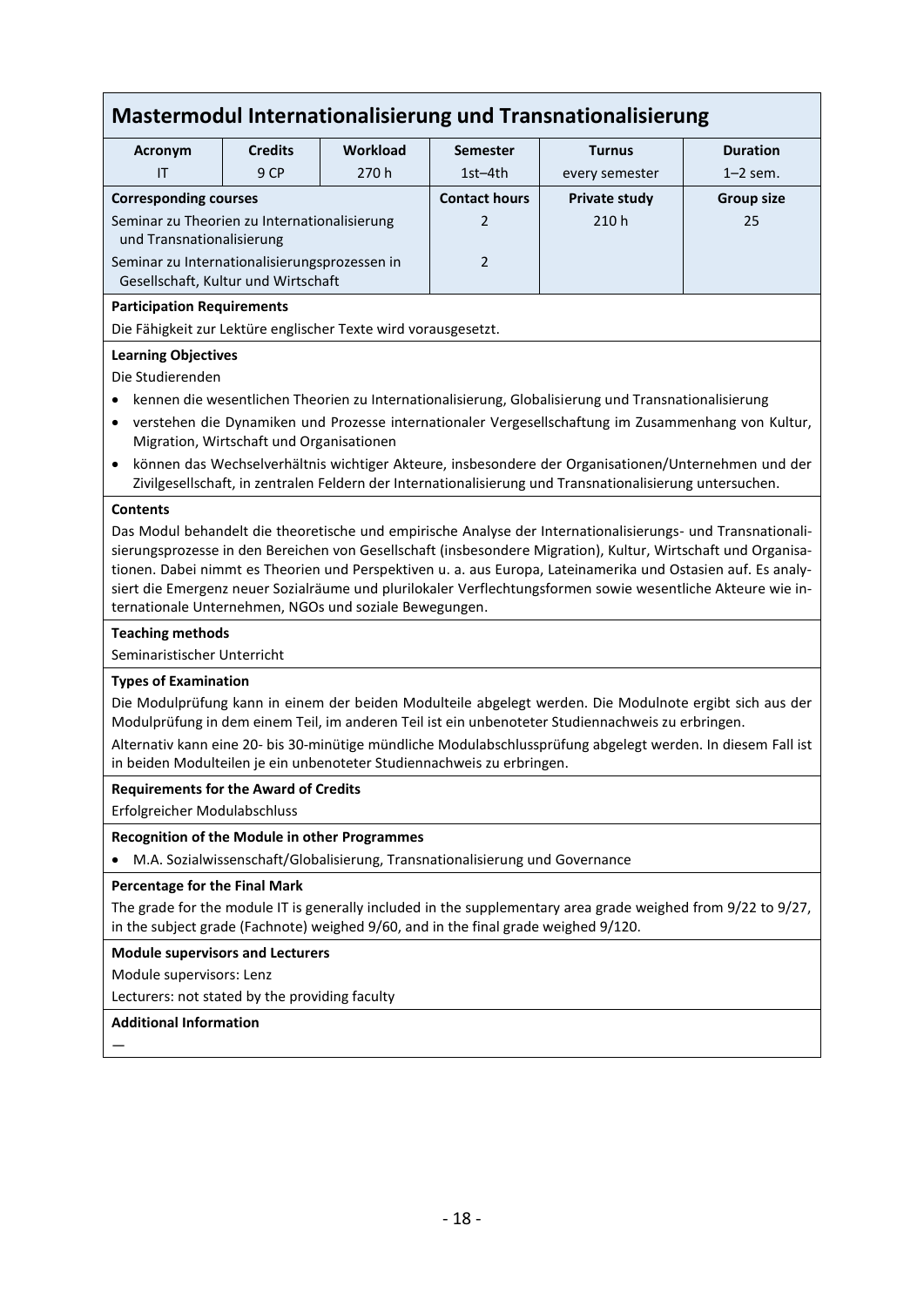# **Mastermodul Europäisierung, Demokratie und Governance**

| Acronym                                           | <b>Credits</b> | <b>Workload</b> | <b>Semester</b>      | <b>Turnus</b>  | <b>Duration</b>   |
|---------------------------------------------------|----------------|-----------------|----------------------|----------------|-------------------|
| <b>EDG</b>                                        | 9 CP           | 270h            | $1st-4th$            | every semester | $1-2$ sem.        |
| <b>Corresponding courses</b>                      |                |                 | <b>Contact hours</b> | Private study  | <b>Group size</b> |
| Seminar zu Governance im<br>EU-Mehrebenensystem   |                |                 | $\mathcal{P}$        | 210h           | 25                |
| Seminar zu Governance und<br>Demokratie in Europa |                | $\overline{2}$  |                      |                |                   |

#### **Participation Requirements**

Abgeschlossene Bachelor-Aufbaumodule ,Vergleichende Politikwissenschaft' und ,Europäische Union' bzw. Äquivalent.

#### **Learning Objectives**

Die Studierenden

- besitzen vertiefte Kenntnisse zur politischen Systemlehre, in der Vergleichenden Politikwissenschaft und über das politische System der EU
- verstehen die Prozesse der Europäisierung und Internationalisierung demokratischen Regierens
- können reflektiert mit empirischen Theorien der Politik umgehen, sind mit Fragen des Forschungsdesigns zu den Modulthemen vertraut und können theoriegeleitete empirische Analysen zu den Inhalten des Moduls formulieren.

#### **Contents**

Das Lehrangebot im Modul befasst sich mit der theoriegeleiteten empirischen Analyse der EU-Institutionen und des EU-Mehrebenensystems, der Wirkungen der europäischen Integration und von Internationalisierungsprozessen auf die politischen Systeme von EU-Mitgliedstaaten, von Demokratie und Governance in Europa und im weiteren internationalen Vergleich.

### **Teaching methods**

Seminaristischer Unterricht

#### **Types of Examination**

Die Modulprüfung kann in einem der beiden Modulteile abgelegt werden. Die Modulnote ergibt sich aus der Modulprüfung in dem einem Teil, im anderen Teil ist ein unbenoteter Studiennachweis zu erbringen.

Alternativ kann eine 20- bis 30-minütige mündliche Modulabschlussprüfung abgelegt werden. In diesem Fall ist in beiden Modulteilen je ein unbenoteter Studiennachweis zu erbringen.

#### **Requirements for the Award of Credits**

Erfolgreicher Modulabschluss

#### **Recognition of the Module in other Programmes**

• M.A. Sozialwissenschaft/Globalisierung, Transnationalisierung und Governance

## **Percentage for the Final Mark**

The grade for the module EDG is generally included in the supplementary area grade weighed from 9/22 to 9/27, in the subject grade (Fachnote) weighed 9/60, and in the final grade weighed 9/120.

**Module supervisors and Lecturers**

Module supervisors: Eising

Lecturers: not stated by the providing faculty

## **Additional Information**

Die Kernveranstaltung dieses Moduls zu politischen Institutionen des EU-Mehrebenensystems und einschlägigen Analyseansätzen wird in der Regel im Wintersemester angeboten.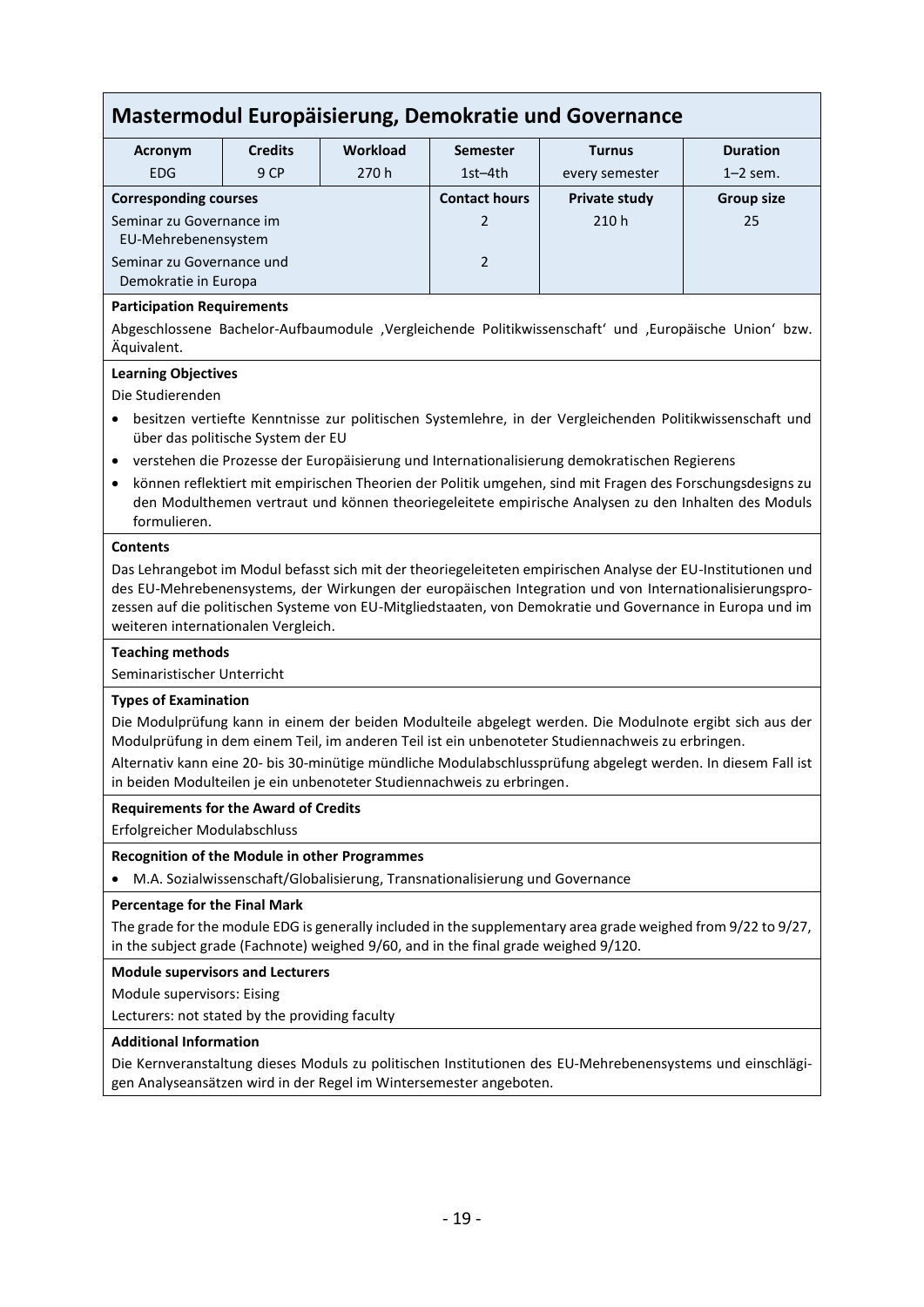# **Growth and Development Economics**

| Acronym                                   | <b>Credits</b> | Workload | <b>Semester</b>          | <b>Turnus</b>     | <b>Duration</b>   |
|-------------------------------------------|----------------|----------|--------------------------|-------------------|-------------------|
| <b>GDE</b>                                | 5 CP           | 150h     | $1st-4th$                | irregularly       | 1 sem.            |
| <b>Corresponding courses</b>              |                |          | <b>Contact hours</b>     | Private study     | <b>Group size</b> |
| Lecture:                                  |                |          | $\overline{\phantom{0}}$ | not stated by     |                   |
| Growth and Development Economics (2.5 CP) |                |          |                          | providing faculty |                   |
| Exercise session:                         |                |          | $\mathcal{P}$            |                   |                   |
| Growth and Development Economics (2.5 CP) |                |          |                          |                   |                   |
|                                           |                |          |                          |                   |                   |

#### **Participation Requirements**

Good knowledge of macroeconomics

#### **Learning Objectives**

The aim of the module is to familiarize students with diverse growth theories and to enable them to classify these approaches with regard to theoretical and empirical relevance for the explanation of success and failure of development.

Imparted soft skills are

- Analytical thinking
- Independent studying an learning
- Critical thinking

#### **Contents**

Models of the Post-Keynesian Growth Theory (Harrod-Domar Model and Two-Gaps Model) and the neoclassical growth model are discussed in detail. In particular, the determinants "savings" and "population growth" are critically assessed as well as the interdependency of growth and capital imports and foreign trade, respectively. Another focus is set on the analysis of "technological progress" as growth determinant. Subsequent to the theoretical models, problem oriented topics are covered, concentrating on development financing, trade, financial crisis, human capital accumulation, HIV/AIDS and technological progress in developing countries.

#### **Teaching methods**

Lecture and Exercise session

#### **Types of Examination**

Written examination (90 minutes)

#### **Requirements for the Award of Credits**

Successful examination

#### **Recognition of the Module in other Programmes**

- M.A. Sozialwissenschaft/ Globalisierung, Transnationalisierung und Governance
- M.A. Economic Policy Consulting
- M.A. Economics
- M.A. Management and Economics
- M.A. Management
- M.A. Sales Management

#### **Percentage for the Final Mark**

The grade for the module GDE is generally included in the supplementary area grade weighed from 5/22 to 5/27, in the subject grade (Fachnote) weighed 5/60, and in the final grade weighed 5/120.

#### **Module Supervisors and Lecturers**

Module supervisors: Löwenstein

Lecturers: Löwenstein

### **Additional Information**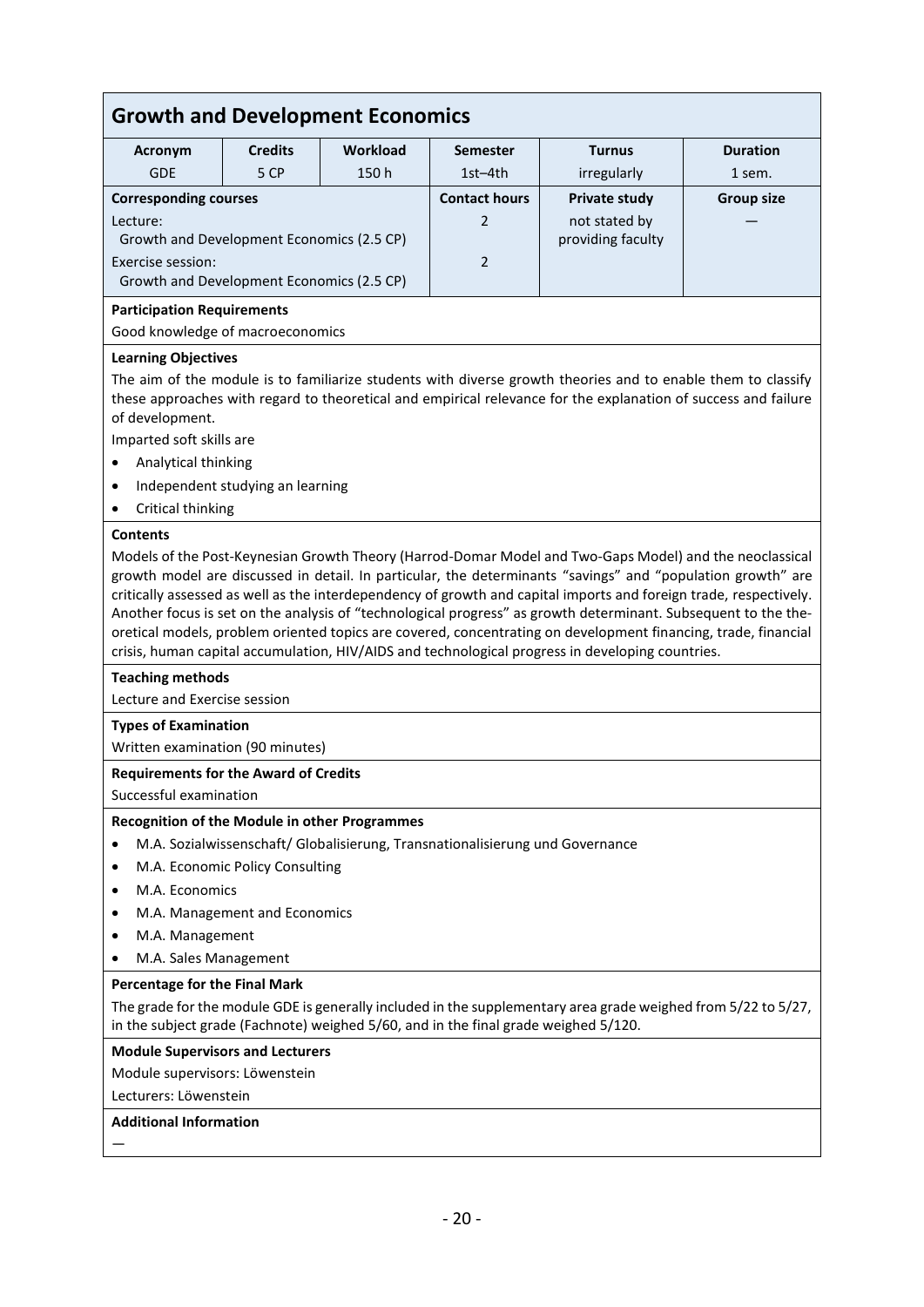| <b>International Trade</b>                           |                                                                                                                                                                                                                                                                                                                                                                                                                                                                                                                                                                                                                                                                                                                                                                                                                                                      |                                                              |                                                                              |                                                                                                             |                   |  |  |
|------------------------------------------------------|------------------------------------------------------------------------------------------------------------------------------------------------------------------------------------------------------------------------------------------------------------------------------------------------------------------------------------------------------------------------------------------------------------------------------------------------------------------------------------------------------------------------------------------------------------------------------------------------------------------------------------------------------------------------------------------------------------------------------------------------------------------------------------------------------------------------------------------------------|--------------------------------------------------------------|------------------------------------------------------------------------------|-------------------------------------------------------------------------------------------------------------|-------------------|--|--|
|                                                      | <b>Workload</b><br><b>Duration</b><br><b>Credits</b><br><b>Semester</b><br><b>Turnus</b><br>Acronym                                                                                                                                                                                                                                                                                                                                                                                                                                                                                                                                                                                                                                                                                                                                                  |                                                              |                                                                              |                                                                                                             |                   |  |  |
| <b>INTRA</b>                                         | 5 CP                                                                                                                                                                                                                                                                                                                                                                                                                                                                                                                                                                                                                                                                                                                                                                                                                                                 | 150h                                                         | $1st-4th$                                                                    | every summer sem.                                                                                           | 1 sem.            |  |  |
| <b>Corresponding courses</b>                         |                                                                                                                                                                                                                                                                                                                                                                                                                                                                                                                                                                                                                                                                                                                                                                                                                                                      |                                                              | <b>Contact hours</b>                                                         | <b>Private study</b>                                                                                        | <b>Group size</b> |  |  |
| Lecture                                              |                                                                                                                                                                                                                                                                                                                                                                                                                                                                                                                                                                                                                                                                                                                                                                                                                                                      |                                                              | 2                                                                            | not stated by                                                                                               | XX                |  |  |
| Tutorial                                             |                                                                                                                                                                                                                                                                                                                                                                                                                                                                                                                                                                                                                                                                                                                                                                                                                                                      |                                                              | $\overline{2}$                                                               | providing faculty                                                                                           |                   |  |  |
| <b>Participation Requirements</b>                    |                                                                                                                                                                                                                                                                                                                                                                                                                                                                                                                                                                                                                                                                                                                                                                                                                                                      |                                                              |                                                                              |                                                                                                             |                   |  |  |
| Not stated by providing faculty                      |                                                                                                                                                                                                                                                                                                                                                                                                                                                                                                                                                                                                                                                                                                                                                                                                                                                      |                                                              |                                                                              |                                                                                                             |                   |  |  |
| <b>Learning Objectives</b>                           |                                                                                                                                                                                                                                                                                                                                                                                                                                                                                                                                                                                                                                                                                                                                                                                                                                                      |                                                              |                                                                              |                                                                                                             |                   |  |  |
| Students learn                                       |                                                                                                                                                                                                                                                                                                                                                                                                                                                                                                                                                                                                                                                                                                                                                                                                                                                      |                                                              |                                                                              |                                                                                                             |                   |  |  |
|                                                      |                                                                                                                                                                                                                                                                                                                                                                                                                                                                                                                                                                                                                                                                                                                                                                                                                                                      |                                                              | to develop a solid grounding in the analytical work of modern trade theory   |                                                                                                             |                   |  |  |
| $\bullet$                                            |                                                                                                                                                                                                                                                                                                                                                                                                                                                                                                                                                                                                                                                                                                                                                                                                                                                      | to master some tools for use in practical trade analysis and |                                                                              |                                                                                                             |                   |  |  |
| $\bullet$                                            |                                                                                                                                                                                                                                                                                                                                                                                                                                                                                                                                                                                                                                                                                                                                                                                                                                                      |                                                              |                                                                              | to provide a better understanding of the circumstances within which international trade policy is provided. |                   |  |  |
| Imparted Soft Skills are                             |                                                                                                                                                                                                                                                                                                                                                                                                                                                                                                                                                                                                                                                                                                                                                                                                                                                      |                                                              |                                                                              |                                                                                                             |                   |  |  |
| analytical thinking<br>$\bullet$                     |                                                                                                                                                                                                                                                                                                                                                                                                                                                                                                                                                                                                                                                                                                                                                                                                                                                      |                                                              |                                                                              |                                                                                                             |                   |  |  |
| $\bullet$                                            | independent studying and learning                                                                                                                                                                                                                                                                                                                                                                                                                                                                                                                                                                                                                                                                                                                                                                                                                    |                                                              |                                                                              |                                                                                                             |                   |  |  |
| $\bullet$                                            | literature research and documentation                                                                                                                                                                                                                                                                                                                                                                                                                                                                                                                                                                                                                                                                                                                                                                                                                |                                                              |                                                                              |                                                                                                             |                   |  |  |
| $\bullet$                                            | presentation of scientific results                                                                                                                                                                                                                                                                                                                                                                                                                                                                                                                                                                                                                                                                                                                                                                                                                   |                                                              |                                                                              |                                                                                                             |                   |  |  |
| $\bullet$<br><b>Contents</b>                         |                                                                                                                                                                                                                                                                                                                                                                                                                                                                                                                                                                                                                                                                                                                                                                                                                                                      | presentation techniques / language competencies.             |                                                                              |                                                                                                             |                   |  |  |
| $\bullet$<br>$\bullet$                               | This course provides an intermediate level study of international trade theory and policy. The issues that will be<br>addressed are, among others, the fundamental gains from trade, the implications of imperfect competition for<br>trade patterns and welfare, how firms of different sizes and productivities engage in trade and investment, and<br>justifications for policies that restrict trade. Also covered are real-world areas of international trade, including<br>trade institutions as well as regional and bilateral trade agreements.<br>The course has three main goals:<br>to develop a solid grounding in the analytical work of modern trade theory<br>to master some tools for use in practical trade analysis<br>to provide a better understanding of the circumstances within which international trade policy is provided. |                                                              |                                                                              |                                                                                                             |                   |  |  |
| <b>Teaching methods</b>                              |                                                                                                                                                                                                                                                                                                                                                                                                                                                                                                                                                                                                                                                                                                                                                                                                                                                      |                                                              |                                                                              |                                                                                                             |                   |  |  |
| Lecture and corresponding tutorial                   |                                                                                                                                                                                                                                                                                                                                                                                                                                                                                                                                                                                                                                                                                                                                                                                                                                                      |                                                              |                                                                              |                                                                                                             |                   |  |  |
| <b>Types of Examination</b>                          |                                                                                                                                                                                                                                                                                                                                                                                                                                                                                                                                                                                                                                                                                                                                                                                                                                                      |                                                              |                                                                              |                                                                                                             |                   |  |  |
| Written examination (90 minutes)                     |                                                                                                                                                                                                                                                                                                                                                                                                                                                                                                                                                                                                                                                                                                                                                                                                                                                      |                                                              |                                                                              |                                                                                                             |                   |  |  |
| <b>Requirements for the Award of Credits</b>         |                                                                                                                                                                                                                                                                                                                                                                                                                                                                                                                                                                                                                                                                                                                                                                                                                                                      |                                                              |                                                                              |                                                                                                             |                   |  |  |
| Successful examination                               |                                                                                                                                                                                                                                                                                                                                                                                                                                                                                                                                                                                                                                                                                                                                                                                                                                                      |                                                              |                                                                              |                                                                                                             |                   |  |  |
| <b>Recognition of the Module in other Programmes</b> |                                                                                                                                                                                                                                                                                                                                                                                                                                                                                                                                                                                                                                                                                                                                                                                                                                                      |                                                              |                                                                              |                                                                                                             |                   |  |  |
|                                                      |                                                                                                                                                                                                                                                                                                                                                                                                                                                                                                                                                                                                                                                                                                                                                                                                                                                      |                                                              | M.A. Sozialwissenschaft/Globalisierung, Transnationalisierung und Governance |                                                                                                             |                   |  |  |
| ٠                                                    | M.A. Economic Policy Consulting                                                                                                                                                                                                                                                                                                                                                                                                                                                                                                                                                                                                                                                                                                                                                                                                                      |                                                              |                                                                              |                                                                                                             |                   |  |  |
| M.A. Economics<br>٠                                  |                                                                                                                                                                                                                                                                                                                                                                                                                                                                                                                                                                                                                                                                                                                                                                                                                                                      |                                                              |                                                                              |                                                                                                             |                   |  |  |
| ٠                                                    | M.A. Management and Economics                                                                                                                                                                                                                                                                                                                                                                                                                                                                                                                                                                                                                                                                                                                                                                                                                        |                                                              |                                                                              |                                                                                                             |                   |  |  |
| M.A. Management<br>$\bullet$                         |                                                                                                                                                                                                                                                                                                                                                                                                                                                                                                                                                                                                                                                                                                                                                                                                                                                      |                                                              |                                                                              |                                                                                                             |                   |  |  |
| M.A. Sales Management                                |                                                                                                                                                                                                                                                                                                                                                                                                                                                                                                                                                                                                                                                                                                                                                                                                                                                      |                                                              |                                                                              |                                                                                                             |                   |  |  |
| Percentage for the Final Mark                        |                                                                                                                                                                                                                                                                                                                                                                                                                                                                                                                                                                                                                                                                                                                                                                                                                                                      |                                                              |                                                                              |                                                                                                             |                   |  |  |

The grade for the module INTRA is generally included in the supplementary area grade weighed from 5/22 to 5/27, in the subject grade (Fachnote) weighed 5/60, and in the final grade weighed 5/120.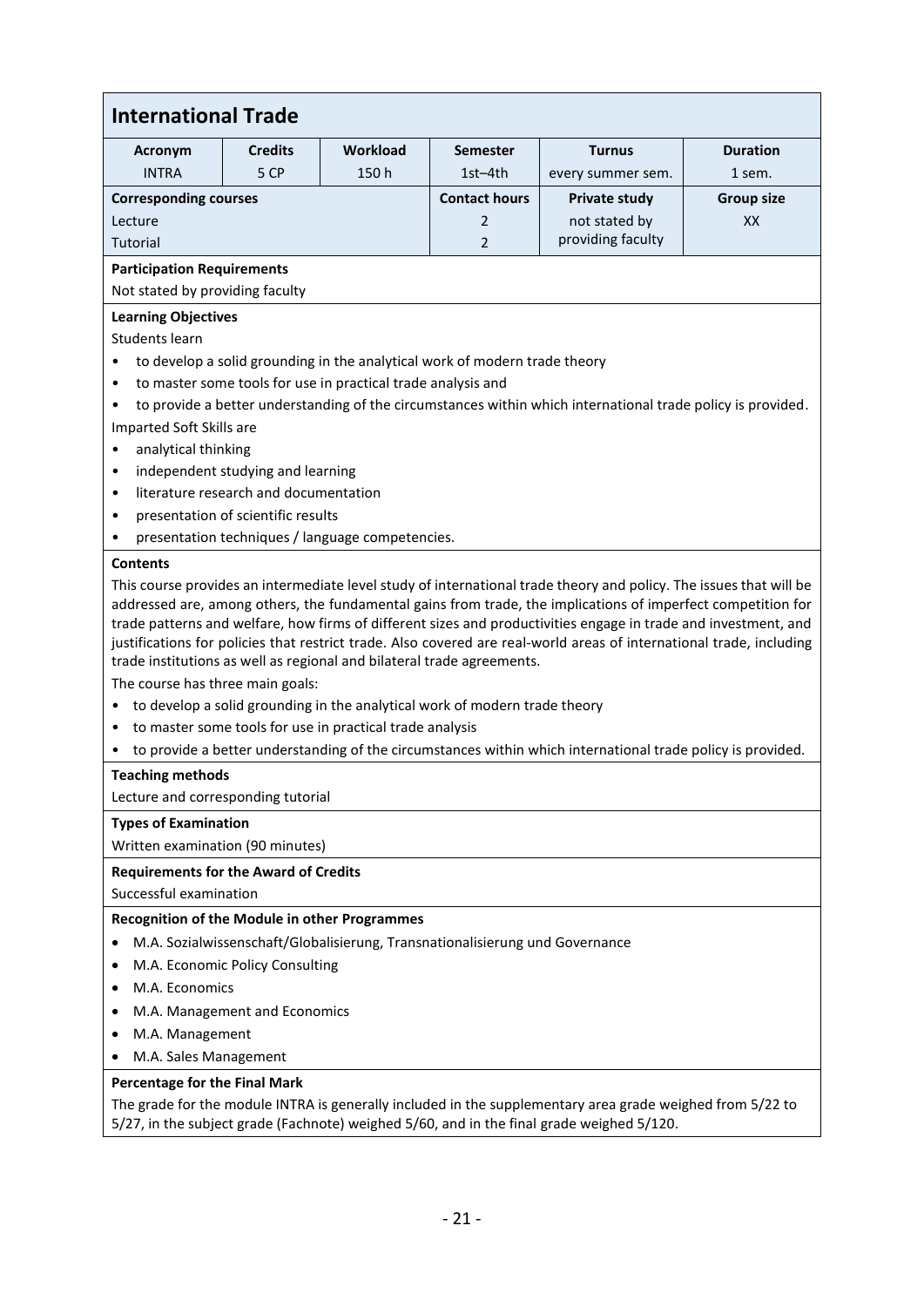**Module Supervisors and Lecturers** Module supervisors: Kruse-Becher Lecturers: not stated by the providing faculty

# **Additional Information**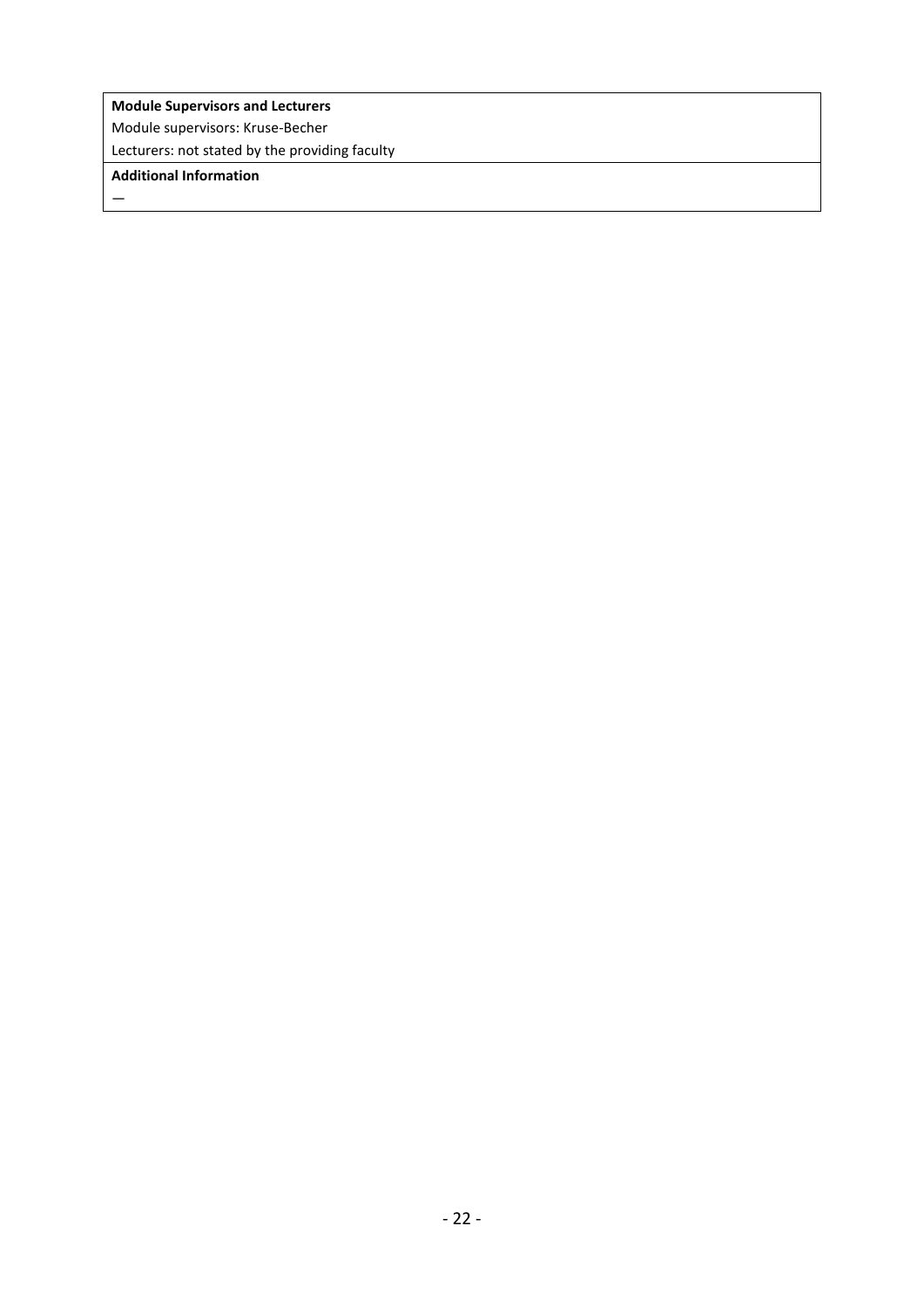| <b>Current Topics in Health Economics</b>                                 |                                       |                                                 |                      |                                                                                                                                                                                                                                                                                                                                                                                                                                                                                   |                   |  |
|---------------------------------------------------------------------------|---------------------------------------|-------------------------------------------------|----------------------|-----------------------------------------------------------------------------------------------------------------------------------------------------------------------------------------------------------------------------------------------------------------------------------------------------------------------------------------------------------------------------------------------------------------------------------------------------------------------------------|-------------------|--|
| Acronym                                                                   | <b>Credits</b>                        | Workload                                        | <b>Semester</b>      | <b>Turnus</b>                                                                                                                                                                                                                                                                                                                                                                                                                                                                     | <b>Duration</b>   |  |
| <b>HECON</b>                                                              | 5 CP                                  | 150h                                            | $1st-4th$            | every summer sem.                                                                                                                                                                                                                                                                                                                                                                                                                                                                 | 1 sem.            |  |
| <b>Corresponding courses</b>                                              |                                       |                                                 | <b>Contact hours</b> | <b>Private study</b>                                                                                                                                                                                                                                                                                                                                                                                                                                                              | <b>Group size</b> |  |
| Seminar: Current Topics in Health Economics                               |                                       |                                                 | 2                    | not stated by                                                                                                                                                                                                                                                                                                                                                                                                                                                                     | 30                |  |
|                                                                           |                                       |                                                 |                      | providing faculty                                                                                                                                                                                                                                                                                                                                                                                                                                                                 |                   |  |
| <b>Participation Requirements</b>                                         |                                       |                                                 |                      |                                                                                                                                                                                                                                                                                                                                                                                                                                                                                   |                   |  |
|                                                                           |                                       |                                                 |                      | None: However, sufficient proficiency in microeconomics and microeconometrics in order to be able to read and<br>understand the current international theoretical or empirical literature is strongly recommended.                                                                                                                                                                                                                                                                |                   |  |
| <b>Learning Objectives</b>                                                |                                       |                                                 |                      |                                                                                                                                                                                                                                                                                                                                                                                                                                                                                   |                   |  |
|                                                                           |                                       |                                                 |                      | Students will have the possibility to acquire the necessary knowledge and methodological skills for the successful                                                                                                                                                                                                                                                                                                                                                                |                   |  |
|                                                                           |                                       |                                                 |                      | completion of a master thesis in health economics and related fields. To this aim students will prepare a term                                                                                                                                                                                                                                                                                                                                                                    |                   |  |
| paper based on current themes in the field of health economics.           |                                       |                                                 |                      |                                                                                                                                                                                                                                                                                                                                                                                                                                                                                   |                   |  |
| Imparted soft skills are                                                  |                                       |                                                 |                      |                                                                                                                                                                                                                                                                                                                                                                                                                                                                                   |                   |  |
| analytical thinking                                                       |                                       |                                                 |                      |                                                                                                                                                                                                                                                                                                                                                                                                                                                                                   |                   |  |
| ٠<br>project/time management                                              | independent studying an learning      |                                                 |                      |                                                                                                                                                                                                                                                                                                                                                                                                                                                                                   |                   |  |
|                                                                           | literature research and documentation |                                                 |                      |                                                                                                                                                                                                                                                                                                                                                                                                                                                                                   |                   |  |
|                                                                           | presentation of scientific results    |                                                 |                      |                                                                                                                                                                                                                                                                                                                                                                                                                                                                                   |                   |  |
|                                                                           |                                       | presentation techniques / language competencies |                      |                                                                                                                                                                                                                                                                                                                                                                                                                                                                                   |                   |  |
|                                                                           | team work and capacity for team work  |                                                 |                      |                                                                                                                                                                                                                                                                                                                                                                                                                                                                                   |                   |  |
| critical thinking.<br>٠                                                   |                                       |                                                 |                      |                                                                                                                                                                                                                                                                                                                                                                                                                                                                                   |                   |  |
| <b>Contents</b>                                                           |                                       |                                                 |                      |                                                                                                                                                                                                                                                                                                                                                                                                                                                                                   |                   |  |
| introductory meeting.                                                     |                                       |                                                 |                      | In this seminar students will explore a variety of current topics in health economics. Students will get an overview<br>of institutional characteristics of the market for and public policy towards health care. The topics will cover both<br>empirical and theoretical contributions. Students will prepare their seminar papers in the first half of the<br>semester and present their papers in the second half of the semester. Further course details will be given at the |                   |  |
| <b>Teaching methods</b>                                                   |                                       |                                                 |                      |                                                                                                                                                                                                                                                                                                                                                                                                                                                                                   |                   |  |
| Seminar                                                                   |                                       |                                                 |                      |                                                                                                                                                                                                                                                                                                                                                                                                                                                                                   |                   |  |
| <b>Types of Examination</b>                                               |                                       |                                                 |                      |                                                                                                                                                                                                                                                                                                                                                                                                                                                                                   |                   |  |
| Term paper (15 pages, 65%), Presentation and discussion (20 minutes, 35%) |                                       |                                                 |                      |                                                                                                                                                                                                                                                                                                                                                                                                                                                                                   |                   |  |
| <b>Requirements for the Award of Credits</b>                              |                                       |                                                 |                      |                                                                                                                                                                                                                                                                                                                                                                                                                                                                                   |                   |  |
| successful examination                                                    |                                       |                                                 |                      |                                                                                                                                                                                                                                                                                                                                                                                                                                                                                   |                   |  |
| <b>Recognition of the Module in other Programmes</b>                      |                                       |                                                 |                      |                                                                                                                                                                                                                                                                                                                                                                                                                                                                                   |                   |  |
|                                                                           | M.A. Economic Policy Consulting       |                                                 |                      |                                                                                                                                                                                                                                                                                                                                                                                                                                                                                   |                   |  |
| M.A. Economics                                                            |                                       |                                                 |                      |                                                                                                                                                                                                                                                                                                                                                                                                                                                                                   |                   |  |
|                                                                           | M.A. Management and Economics         |                                                 |                      |                                                                                                                                                                                                                                                                                                                                                                                                                                                                                   |                   |  |
| M.A. Management                                                           |                                       |                                                 |                      |                                                                                                                                                                                                                                                                                                                                                                                                                                                                                   |                   |  |
| M.A. Sales Management                                                     |                                       |                                                 |                      |                                                                                                                                                                                                                                                                                                                                                                                                                                                                                   |                   |  |
| Percentage for the Final Mark                                             |                                       |                                                 |                      |                                                                                                                                                                                                                                                                                                                                                                                                                                                                                   |                   |  |
|                                                                           |                                       |                                                 |                      | The grade for the module HECON is generally included in the supplementary area grade weighed from 5/22 to<br>5/27, in the subject grade (Fachnote) weighed 5/60, and in the final grade weighed 5/120.                                                                                                                                                                                                                                                                            |                   |  |
| <b>Module Supervisors and Lecturers</b>                                   |                                       |                                                 |                      |                                                                                                                                                                                                                                                                                                                                                                                                                                                                                   |                   |  |
| Module supervisors: Wübker                                                |                                       |                                                 |                      |                                                                                                                                                                                                                                                                                                                                                                                                                                                                                   |                   |  |
| Lecturers: Wübker                                                         |                                       |                                                 |                      |                                                                                                                                                                                                                                                                                                                                                                                                                                                                                   |                   |  |
|                                                                           |                                       |                                                 |                      |                                                                                                                                                                                                                                                                                                                                                                                                                                                                                   |                   |  |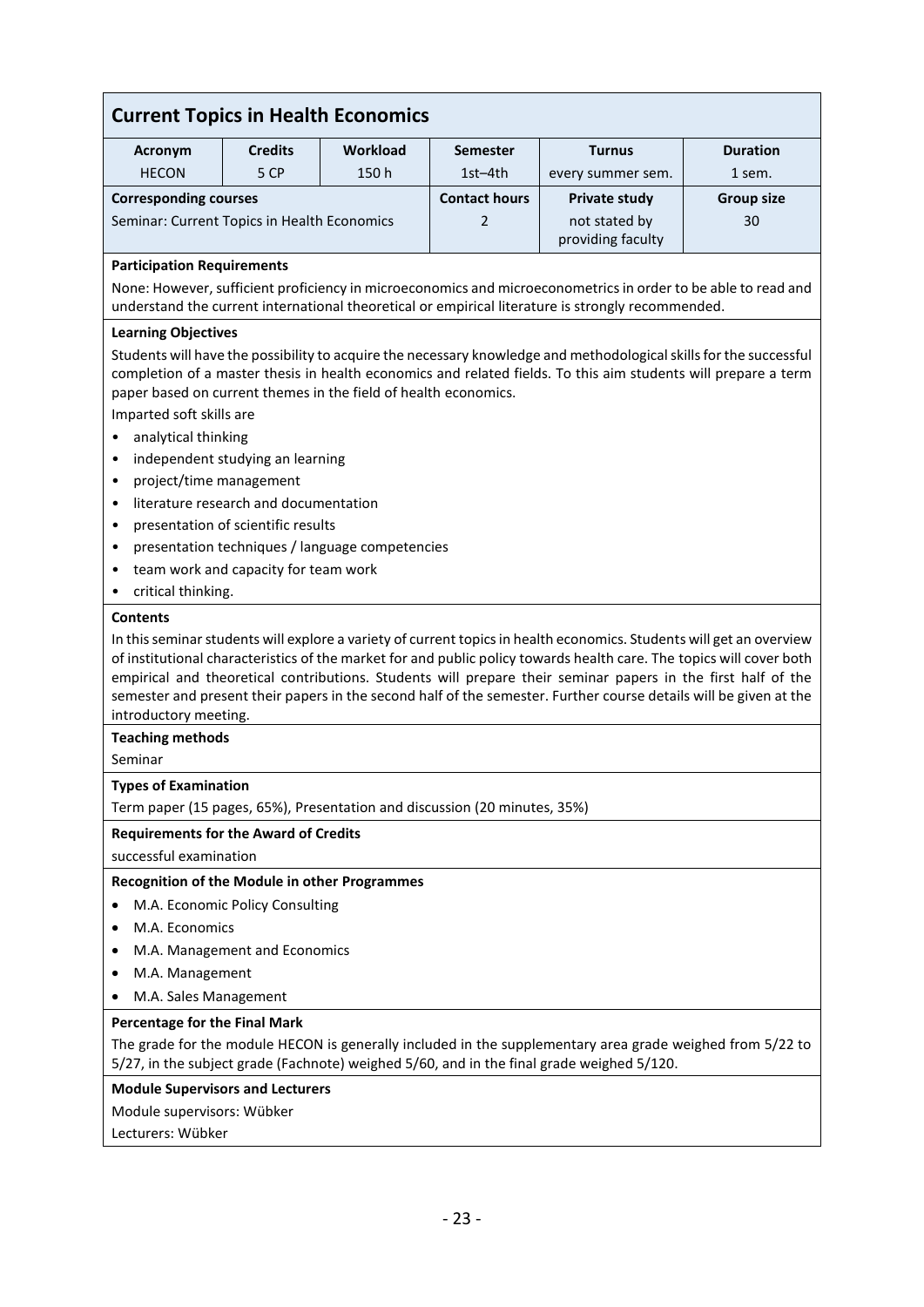$\frac{1}{2}$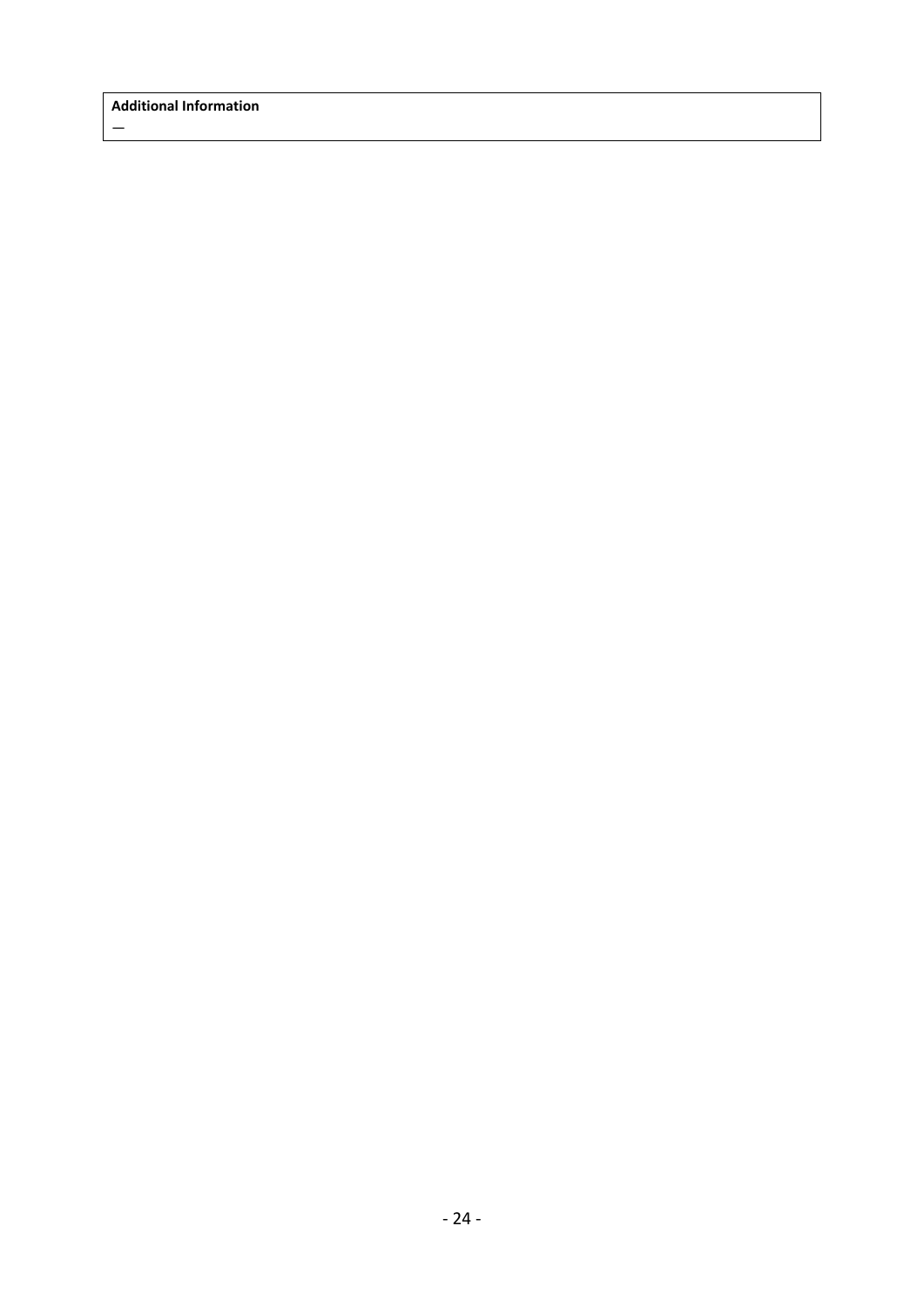| <b>Compulsory Elective Module "Economics"</b>                                                                                                                                                                                                                                                                                                                                                                                                                    |                              |          |                 |                      |                   |  |  |
|------------------------------------------------------------------------------------------------------------------------------------------------------------------------------------------------------------------------------------------------------------------------------------------------------------------------------------------------------------------------------------------------------------------------------------------------------------------|------------------------------|----------|-----------------|----------------------|-------------------|--|--|
| Acronym                                                                                                                                                                                                                                                                                                                                                                                                                                                          | <b>Credits</b>               | Workload | <b>Semester</b> | <b>Turnus</b>        | <b>Duration</b>   |  |  |
| <b>EELP IVa</b>                                                                                                                                                                                                                                                                                                                                                                                                                                                  | 10 CP                        | 300 h    | $1st-4th$       | every semester       | $1-2$ sem.        |  |  |
|                                                                                                                                                                                                                                                                                                                                                                                                                                                                  | <b>Corresponding courses</b> |          |                 | <b>Private study</b> | <b>Group size</b> |  |  |
| Lecture Course: Introduction to<br>economics or one of its subdomains<br>or<br>Advanced course in one of the subdomains<br>of economics                                                                                                                                                                                                                                                                                                                          |                              |          | 2               | 120h                 | 100<br>40         |  |  |
| $\mathbf{H}$                                                                                                                                                                                                                                                                                                                                                                                                                                                     |                              |          | $\mathcal{P}$   | 120 h                | 40                |  |  |
| Advanced course in one of the subdomains<br><b>Participation Requirements</b><br>The mandatory consultation meeting at the beginning of studies will determine whether students need to at-<br>tend an introductory lecture course or whether they will be able to attend two advanced courses without ad-<br>ditional preparation. Students may attend two advanced courses only if they have obtained 30 CP in the area<br>of economics in a previous program. |                              |          |                 |                      |                   |  |  |

# **Learning Objectives**

#### Students

- obtain basic knowledge of economics,
- obtain advanced knowledge in a subarea of economics, preferably in corporate governance, macroeconomics or law & economics,
- become able to relate the thus obtained knowledge of economics to basic normative problems of philosophy, and
- become able to relate the thus obtained knowledge to some of the focus topics of this program.

#### **Contents**

- Students without prior background in economics are required to take an introductory lecture course in economics. Qualifying courses need to convey the basic outline of a program in economics. This includes knowledge of assumptions concerning economic behaviour, basic questions concerning optimal decisions as well as knowledge of basic techniques to conduct economic trade-off relations. The advanced courses provide more thorough instruction in subareas of economics, especially in corporate governance, macroeconomics and/or law and economics.
- Courses from the aforementioned course offerings of the Department of Economics that may be selected for this program need to be directly relevant to the major subjects politics and ethics. Selectable courses pursue the question to what extent design recommendations based on economic methods are and/or should be considered in political or business decisions and how such recommendations should be morally evaluated.
- Students should give preference to those courses in economics that correspond to their focus

## **Teaching methods**

Not stated by the providing faculty

#### **Types of Examination**

Students have to do a graded assignment in connection with one module component. Students without background in economics are required to pass the final exam in the introductory lecture course.

#### **Requirements for the Award of Credits**

A passing grade for a module exam in one module component and a passing grade for an assignment in another module component. The module grade is based on the grade earned for the module exam.

## **Recognition of the Module in other Programmes**

• M.A. Sozialwissenschaft/Globalisierung, Transnationalisierung und Governance

## **Percentage for the Final Mark**

The grade for the module EELP IVa is generally included in the supplementary area grade weighed from 10/22 to 10/27, in the subject grade (Fachnote) weighed 10/60, and in the final grade weighed 10/120.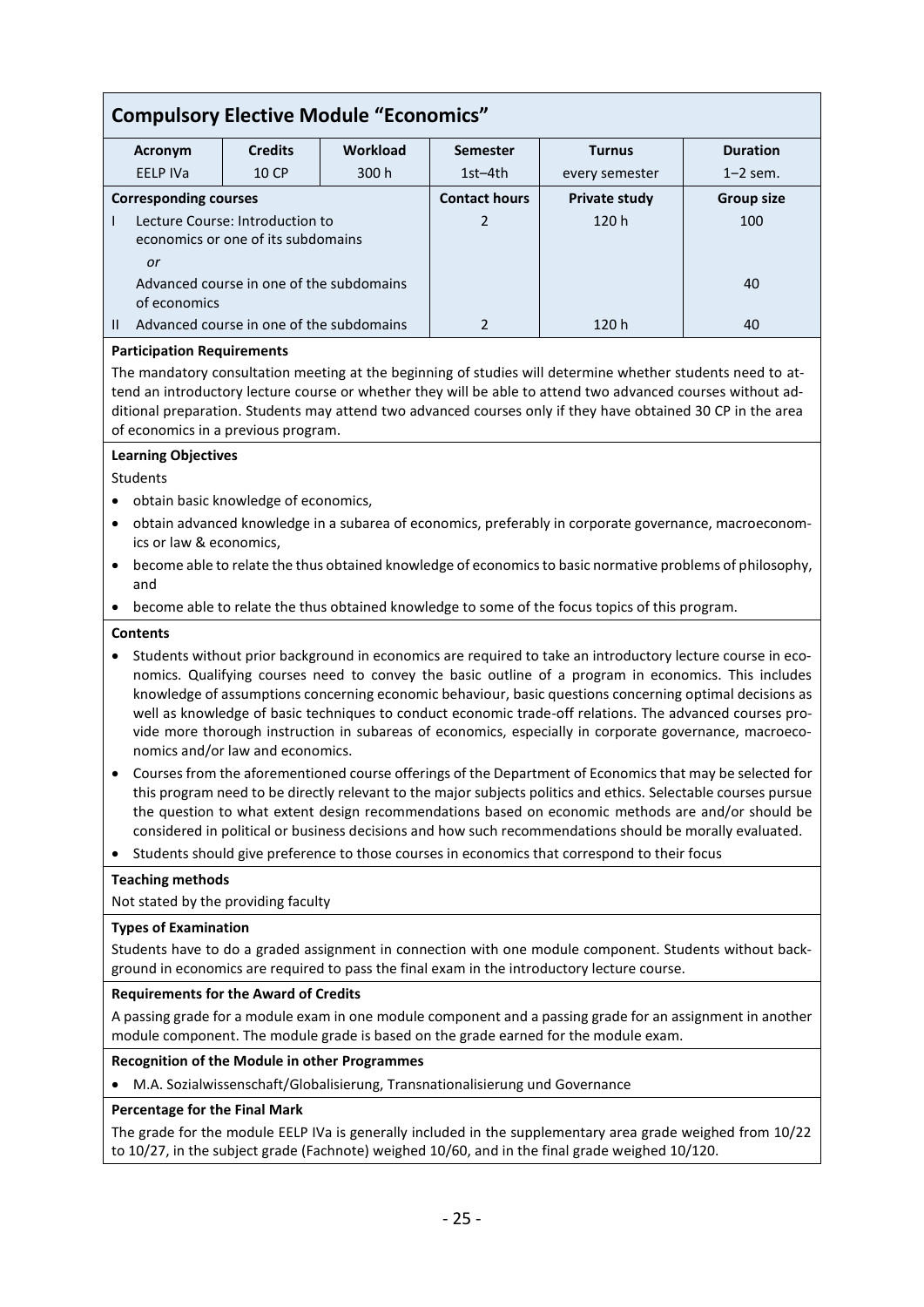# **Module Supervisors and Lecturers**

Module supervisors: Roos

Lecturers: not stated by the providing faculty

# **Additional Information**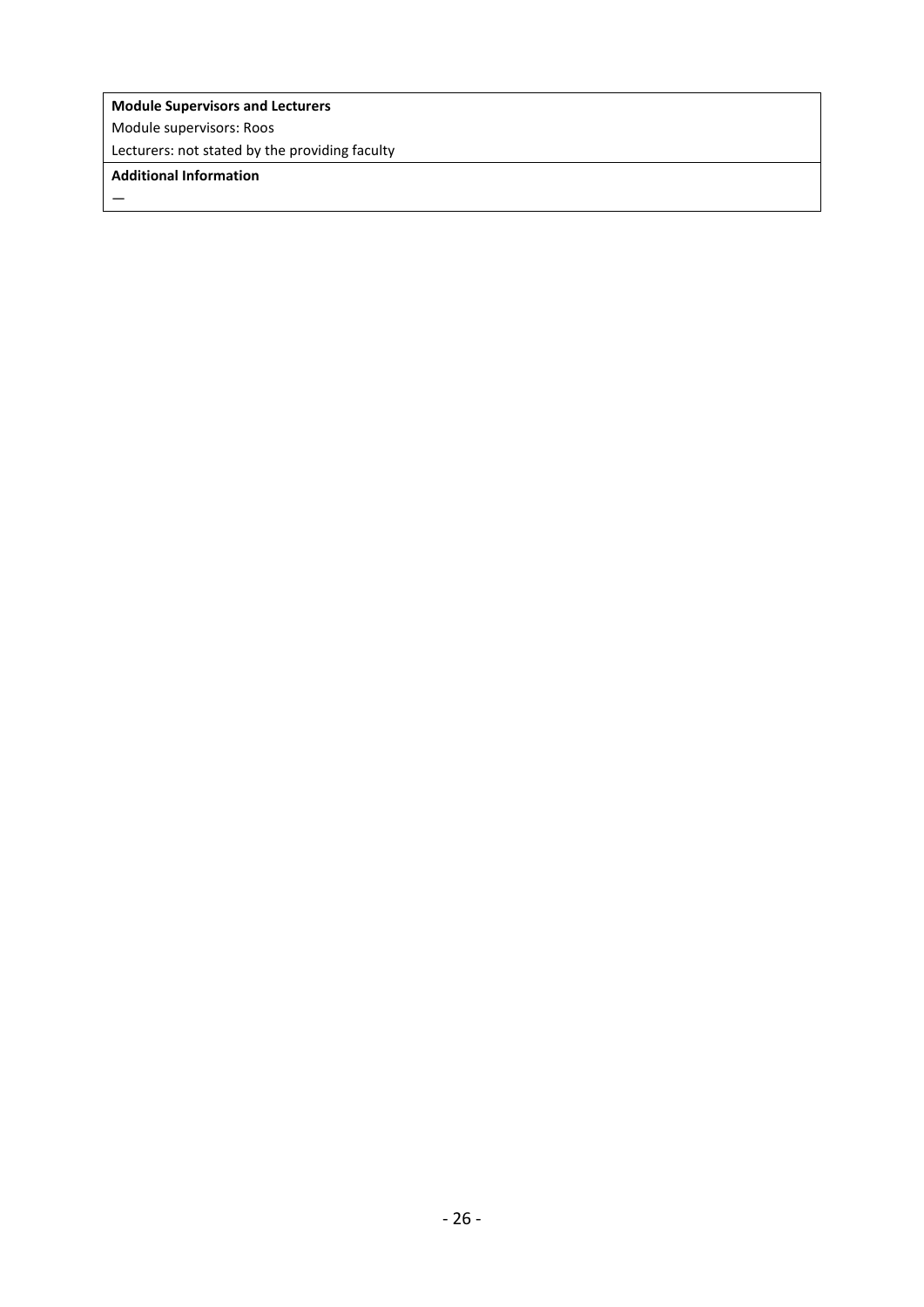| <b>Compulsory Elective Module "Political Science"</b>                                        |                 |                |                      |                      |                   |                 |  |
|----------------------------------------------------------------------------------------------|-----------------|----------------|----------------------|----------------------|-------------------|-----------------|--|
|                                                                                              | Acronym         | <b>Credits</b> | Workload             | <b>Semester</b>      | <b>Turnus</b>     | <b>Duration</b> |  |
|                                                                                              | <b>EELP IVC</b> | 10 CP          | 300h                 | $1st-4th$            | every semester    | $1-2$ sem.      |  |
| <b>Corresponding courses</b>                                                                 |                 |                | <b>Contact hours</b> | <b>Private study</b> | <b>Group size</b> |                 |  |
| Lecture Course: Introduction to political<br>science or a subarea of political science<br>or |                 |                | 2                    | 120h                 | 100               |                 |  |
| Seminar in a subarea                                                                         |                 |                |                      |                      | 40                |                 |  |
| Seminar in a subarea                                                                         |                 |                | 2                    | 120h                 | 40                |                 |  |

## **Participation Requirements**

The mandatory consultation meeting at the beginning of studies will determine whether students need to attend an introductory lecture course or whether they will be able to attend two advanced courses without additional preparation.

#### **Learning Objectives**

## **Students**

- obtain basic knowledge of political science
- obtain advanced knowledge in a subarea of political science, preferably the political system of the Federal Republic of Germany, local government or international relations
- become able to relate their thus obtained knowledge of political science to basic normative problems of philosophy, and
- become able to relate their thus obtained knowledge to some of the focus topics of this program.

#### **Contents**

- Students without prior background in political science are required to attend an introductory lecture course in political science of one of its subareas. The lecture courses cover the foundations of at least one of the following major empirical subjects of this program: Globalization, Market, Administration, Welfare.
- The advanced seminars cover advanced knowledge in subareas of political science, especially the political system of the Federal Republic of Germany, administrative sciences and international relations.
- Courses from the course offerings of the Department of Social Sciences that may be selected for this program need to be directly relevant to the major subjects Globalization, Market, Administration or Welfare.
- Students should select courses covering the subareas that correspond to their major subjects in this program.

## **Teaching methods**

Not stated by the providing faculty

#### **Types of Examination**

Students have to do a graded assignment in connection with one module component. Students without prior background in political science are required to pass a final exam in the introductory lecture course.

## **Requirements for the Award of Credits**

A passing grade for a module exam in one module component and a passing grade for an assignment in another module component. The module grade is based on the grade earned for the module exam.

#### **Recognition of the Module in other Programmes**

• M.A. Sozialwissenschaft/Globalisierung, Transnationalisierung und Governance

#### **Percentage for the Final Mark**

The grade for the module EELP IVc is generally included in the supplementary area grade weighed from 10/22 to 10/27, in the subject grade (Fachnote) weighed 10/60, and in the final grade weighed 10/120.

#### **Module Supervisors and Lecturers**

Module supervisors: Rehder

Lecturers: not stated by the providing faculty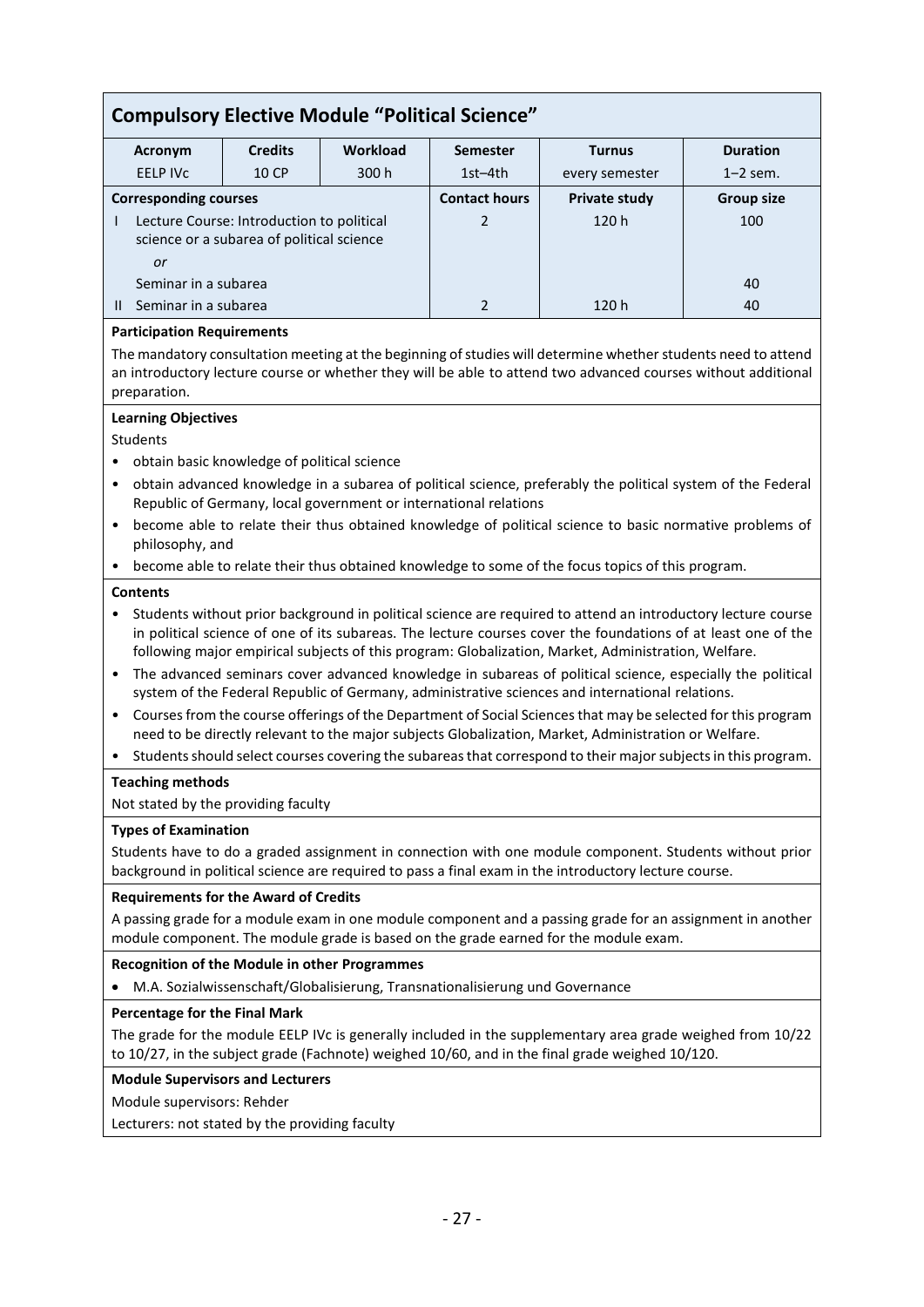$\frac{1}{2}$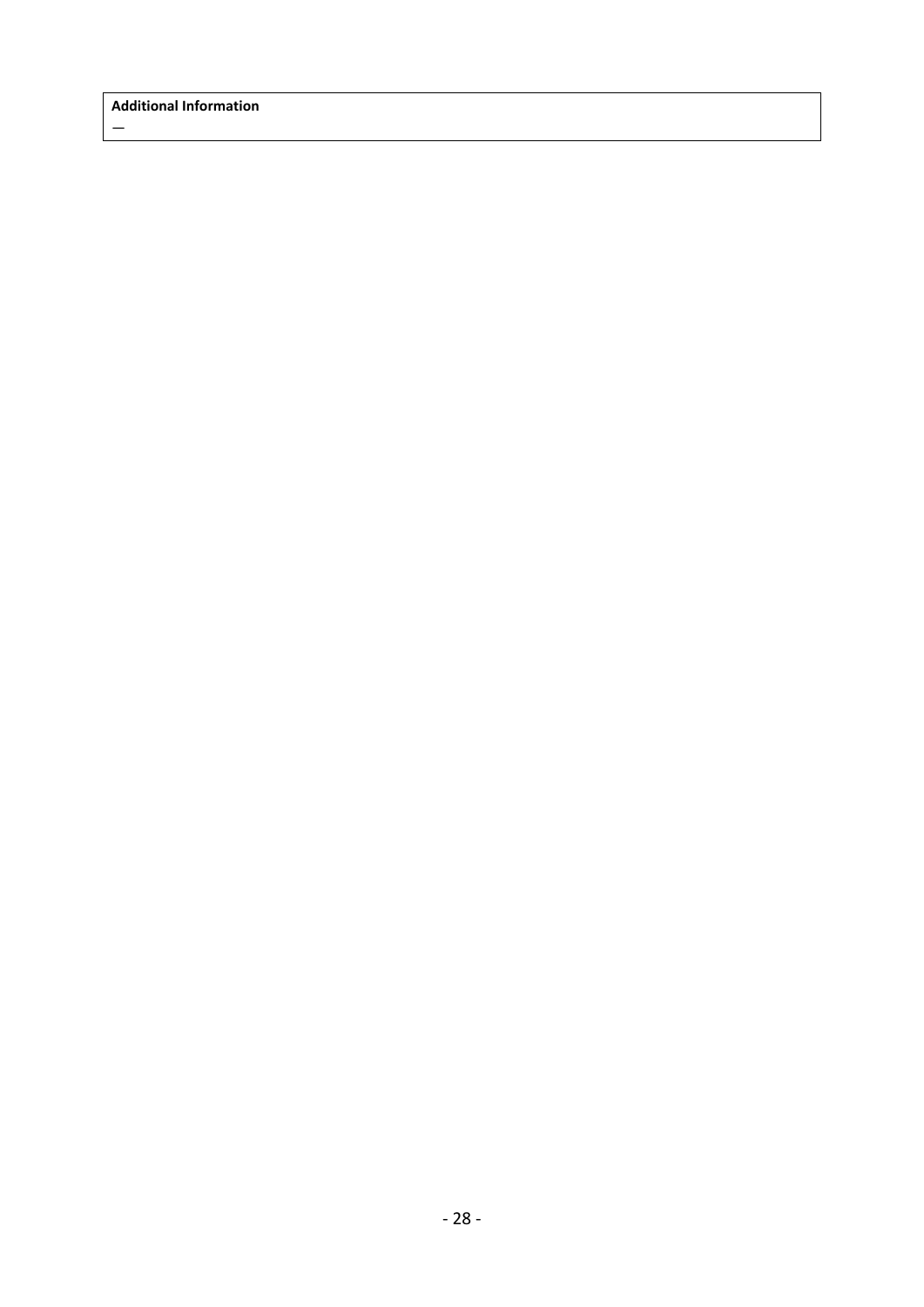| <b>Business and Economy in China</b>                                                                                                                                                                                                                                                                                                                                                                                                                                           |                                   |                                                                 |                      |                                                                                                                                                                                                                                      |                   |  |  |  |
|--------------------------------------------------------------------------------------------------------------------------------------------------------------------------------------------------------------------------------------------------------------------------------------------------------------------------------------------------------------------------------------------------------------------------------------------------------------------------------|-----------------------------------|-----------------------------------------------------------------|----------------------|--------------------------------------------------------------------------------------------------------------------------------------------------------------------------------------------------------------------------------------|-------------------|--|--|--|
| <b>Acronym</b>                                                                                                                                                                                                                                                                                                                                                                                                                                                                 | <b>Credits</b>                    | Workload<br><b>Duration</b><br><b>Semester</b><br><b>Turnus</b> |                      |                                                                                                                                                                                                                                      |                   |  |  |  |
| AEAS <sub>6</sub>                                                                                                                                                                                                                                                                                                                                                                                                                                                              | 6 CP                              | 180 h                                                           | $1st-4th$            | not stated by the<br>providing faculty                                                                                                                                                                                               | 1 sem.            |  |  |  |
| <b>Corresponding courses</b>                                                                                                                                                                                                                                                                                                                                                                                                                                                   |                                   |                                                                 | <b>Contact hours</b> | <b>Private study</b>                                                                                                                                                                                                                 | <b>Group size</b> |  |  |  |
| Seminar Case Studies on Doing Business in China                                                                                                                                                                                                                                                                                                                                                                                                                                |                                   |                                                                 | 2                    | 150h                                                                                                                                                                                                                                 | not stated by the |  |  |  |
| Project study in teams: Doing Business in China                                                                                                                                                                                                                                                                                                                                                                                                                                |                                   |                                                                 | $\overline{2}$       |                                                                                                                                                                                                                                      | providing faculty |  |  |  |
| None                                                                                                                                                                                                                                                                                                                                                                                                                                                                           | <b>Participation Requirements</b> |                                                                 |                      |                                                                                                                                                                                                                                      |                   |  |  |  |
| <b>Learning Objectives</b><br>Students will have learned to approach and solve complex management issues in the Chinese market by applying<br>standard analytical tools and management techniques. They have learned to transfer and adapt Western man-<br>agement techniques to Chinese idiosyncrasies and specific market phenomena. They have developed awareness<br>for issues like intellectual property rights protection, state-business collusion, price dumping, etc. |                                   |                                                                 |                      |                                                                                                                                                                                                                                      |                   |  |  |  |
| <b>Contents</b>                                                                                                                                                                                                                                                                                                                                                                                                                                                                |                                   |                                                                 |                      |                                                                                                                                                                                                                                      |                   |  |  |  |
| nating in a joint presentation                                                                                                                                                                                                                                                                                                                                                                                                                                                 |                                   |                                                                 |                      | Case studies on contemporary success stories and failures in operating in the Chinese market covering domestic<br>Chinese as well as foreign invested enterprises of various sizes and industries; project specific team work culmi- |                   |  |  |  |
| <b>Teaching methods</b>                                                                                                                                                                                                                                                                                                                                                                                                                                                        |                                   |                                                                 |                      |                                                                                                                                                                                                                                      |                   |  |  |  |
| Case study; self-study project                                                                                                                                                                                                                                                                                                                                                                                                                                                 |                                   |                                                                 |                      |                                                                                                                                                                                                                                      |                   |  |  |  |
| <b>Types of Examination</b>                                                                                                                                                                                                                                                                                                                                                                                                                                                    |                                   |                                                                 |                      |                                                                                                                                                                                                                                      |                   |  |  |  |
| Not stated by the providing faculty                                                                                                                                                                                                                                                                                                                                                                                                                                            |                                   |                                                                 |                      |                                                                                                                                                                                                                                      |                   |  |  |  |
| <b>Requirements for the Award of Credits</b>                                                                                                                                                                                                                                                                                                                                                                                                                                   |                                   |                                                                 |                      |                                                                                                                                                                                                                                      |                   |  |  |  |
| Oral presentation and written case study                                                                                                                                                                                                                                                                                                                                                                                                                                       |                                   |                                                                 |                      |                                                                                                                                                                                                                                      |                   |  |  |  |
| <b>Recognition of the Module in other Programmes</b>                                                                                                                                                                                                                                                                                                                                                                                                                           |                                   |                                                                 |                      |                                                                                                                                                                                                                                      |                   |  |  |  |
| Not stated by the providing faculty                                                                                                                                                                                                                                                                                                                                                                                                                                            |                                   |                                                                 |                      |                                                                                                                                                                                                                                      |                   |  |  |  |
| <b>Percentage for the Final Mark</b>                                                                                                                                                                                                                                                                                                                                                                                                                                           |                                   |                                                                 |                      |                                                                                                                                                                                                                                      |                   |  |  |  |
|                                                                                                                                                                                                                                                                                                                                                                                                                                                                                |                                   |                                                                 |                      | The grade for the module AEAS 6 is generally included in the supplementary area grade weighed from 6/22 to<br>6/27, in the subject grade (Fachnote) weighed 6/60, and in the final grade weighed 6/120.                              |                   |  |  |  |
| <b>Module Supervisors and Lecturers</b>                                                                                                                                                                                                                                                                                                                                                                                                                                        |                                   |                                                                 |                      |                                                                                                                                                                                                                                      |                   |  |  |  |
| Module supervisors: Taube                                                                                                                                                                                                                                                                                                                                                                                                                                                      |                                   |                                                                 |                      |                                                                                                                                                                                                                                      |                   |  |  |  |
| Lecturers: Taube                                                                                                                                                                                                                                                                                                                                                                                                                                                               |                                   |                                                                 |                      |                                                                                                                                                                                                                                      |                   |  |  |  |
| <b>Additional Information</b>                                                                                                                                                                                                                                                                                                                                                                                                                                                  |                                   |                                                                 |                      |                                                                                                                                                                                                                                      |                   |  |  |  |
| Provided by the IN-EAST at the Universität Duisburg/Essen (M.A. Contemporary East Asian Studies)                                                                                                                                                                                                                                                                                                                                                                               |                                   |                                                                 |                      |                                                                                                                                                                                                                                      |                   |  |  |  |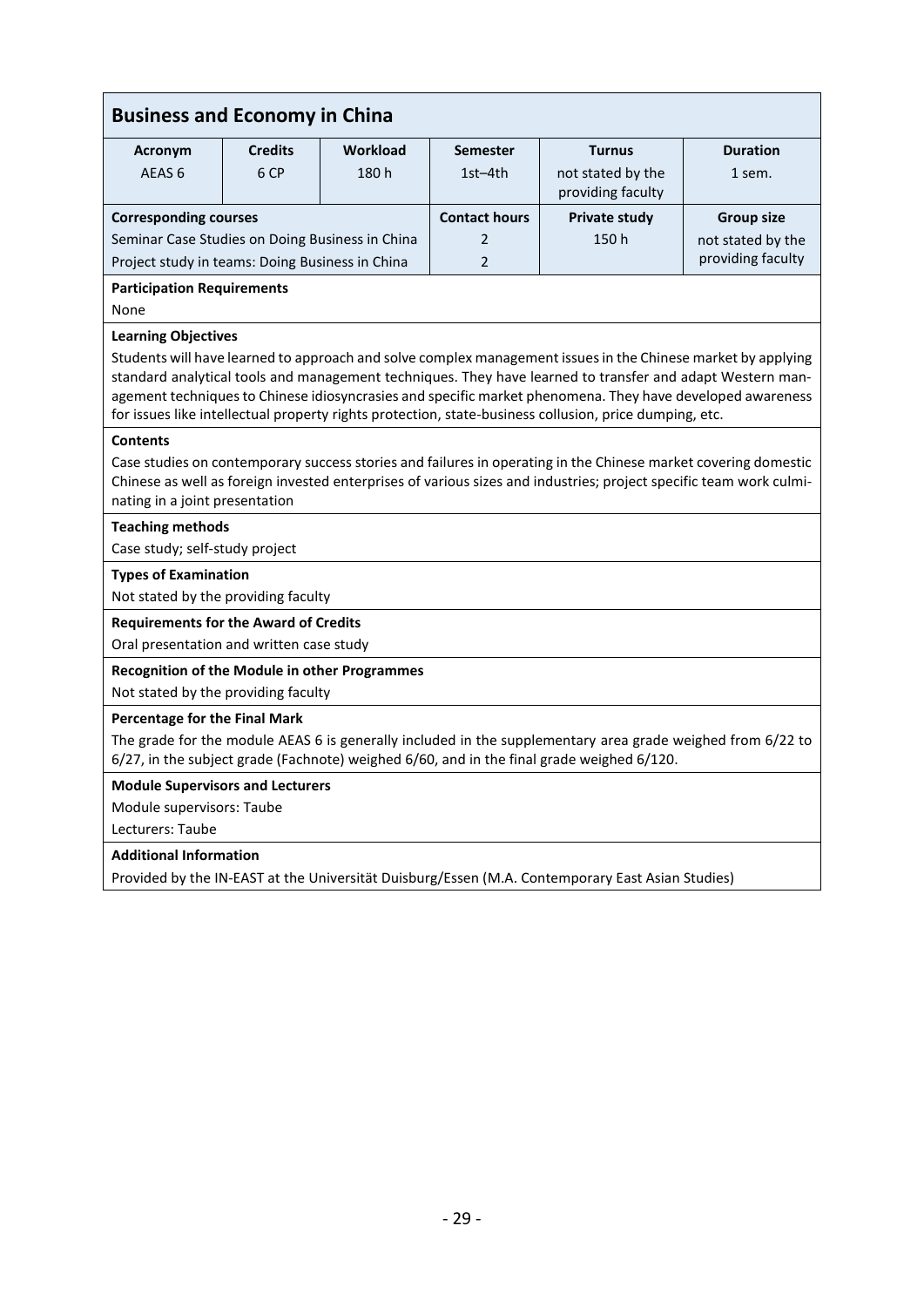| Acronym<br>AEAS <sub>7</sub>                                                                                                                                                                                                                                                                                                                                                                                                                                                                                                                                                                                                                                         | <b>Credits</b><br>6 CP | <b>Workload</b><br>180 h      | <b>Semester</b><br>$1st-4th$ | <b>Turnus</b><br>not stated by the                                                                         | <b>Duration</b><br>1 sem. |  |  |  |
|----------------------------------------------------------------------------------------------------------------------------------------------------------------------------------------------------------------------------------------------------------------------------------------------------------------------------------------------------------------------------------------------------------------------------------------------------------------------------------------------------------------------------------------------------------------------------------------------------------------------------------------------------------------------|------------------------|-------------------------------|------------------------------|------------------------------------------------------------------------------------------------------------|---------------------------|--|--|--|
|                                                                                                                                                                                                                                                                                                                                                                                                                                                                                                                                                                                                                                                                      |                        |                               |                              | providing faculty                                                                                          |                           |  |  |  |
| <b>Corresponding courses</b>                                                                                                                                                                                                                                                                                                                                                                                                                                                                                                                                                                                                                                         |                        |                               | <b>Contact hours</b>         | <b>Private study</b>                                                                                       | <b>Group size</b>         |  |  |  |
| Japan's Role in Global and                                                                                                                                                                                                                                                                                                                                                                                                                                                                                                                                                                                                                                           |                        |                               | 2                            | 120h                                                                                                       | not stated by the         |  |  |  |
| <b>Regional Economic Relations</b><br>Business Issues in Japan's Economy                                                                                                                                                                                                                                                                                                                                                                                                                                                                                                                                                                                             |                        |                               | $\overline{2}$               |                                                                                                            | providing faculty         |  |  |  |
|                                                                                                                                                                                                                                                                                                                                                                                                                                                                                                                                                                                                                                                                      |                        |                               |                              |                                                                                                            |                           |  |  |  |
| <b>Participation Requirements</b>                                                                                                                                                                                                                                                                                                                                                                                                                                                                                                                                                                                                                                    |                        |                               |                              | Completed B.A. advanced modules "Comparative Political Science" and "European Union" or equivalent         |                           |  |  |  |
|                                                                                                                                                                                                                                                                                                                                                                                                                                                                                                                                                                                                                                                                      |                        |                               |                              |                                                                                                            |                           |  |  |  |
| <b>Learning Objectives</b><br>Upon completion, students will understand the major issues and challenges faced by Japan's economy and en-<br>terprises in an international context. In particular, they will understand the peculiarities of the regional relations<br>of Japan, particularly with respect to Asia and Europe. They will understand key functional issues of businesses,<br>including foreign businesses, operating in a Japanese environment, and advance their competence in evaluating<br>corporate development as well as in their problem-solving skills.                                                                                        |                        |                               |                              |                                                                                                            |                           |  |  |  |
| <b>Contents</b>                                                                                                                                                                                                                                                                                                                                                                                                                                                                                                                                                                                                                                                      |                        |                               |                              |                                                                                                            |                           |  |  |  |
| Key concepts like comparative international advantage, intra-industry trade, corporate governance, interna-<br>tional human resource management, etc. are introduced and applied to Japan. One key focus is the role of Jap-<br>anese business and international economic policy in shaping the production and other business networks of the<br>Asia-Pacific region, including integration through intergovernmental formats like APEC and ASEAN+. With re-<br>spect to the business perspective, real business cases will be studied in an international, cross-cultural context,<br>focusing on key concepts like HRM, marketing mix or corporate responsibility. |                        |                               |                              |                                                                                                            |                           |  |  |  |
| <b>Teaching methods</b>                                                                                                                                                                                                                                                                                                                                                                                                                                                                                                                                                                                                                                              |                        |                               |                              |                                                                                                            |                           |  |  |  |
| Lectures with exercises                                                                                                                                                                                                                                                                                                                                                                                                                                                                                                                                                                                                                                              |                        |                               |                              |                                                                                                            |                           |  |  |  |
| <b>Types of Examination</b>                                                                                                                                                                                                                                                                                                                                                                                                                                                                                                                                                                                                                                          |                        |                               |                              |                                                                                                            |                           |  |  |  |
| by a written seminar paper)                                                                                                                                                                                                                                                                                                                                                                                                                                                                                                                                                                                                                                          |                        |                               |                              | Semester-accompanying examination (a written test of 60 minutes duration and an oral presentation followed |                           |  |  |  |
| <b>Requirements for the Award of Credits</b>                                                                                                                                                                                                                                                                                                                                                                                                                                                                                                                                                                                                                         |                        |                               |                              |                                                                                                            |                           |  |  |  |
| Not stated by the providing faculty                                                                                                                                                                                                                                                                                                                                                                                                                                                                                                                                                                                                                                  |                        |                               |                              |                                                                                                            |                           |  |  |  |
| <b>Recognition of the Module in other Programmes</b>                                                                                                                                                                                                                                                                                                                                                                                                                                                                                                                                                                                                                 |                        |                               |                              |                                                                                                            |                           |  |  |  |
| Not stated by the providing faculty                                                                                                                                                                                                                                                                                                                                                                                                                                                                                                                                                                                                                                  |                        |                               |                              |                                                                                                            |                           |  |  |  |
| <b>Percentage for the Final Mark</b>                                                                                                                                                                                                                                                                                                                                                                                                                                                                                                                                                                                                                                 |                        |                               |                              |                                                                                                            |                           |  |  |  |
| The grade for the module AEAS 7 is generally included in the supplementary area grade weighed from 6/22 to<br>6/27, in the subject grade (Fachnote) weighed 6/60, and in the final grade weighed 6/120.                                                                                                                                                                                                                                                                                                                                                                                                                                                              |                        |                               |                              |                                                                                                            |                           |  |  |  |
| <b>Module Supervisors and Lecturers</b>                                                                                                                                                                                                                                                                                                                                                                                                                                                                                                                                                                                                                              |                        |                               |                              |                                                                                                            |                           |  |  |  |
| Module supervisors: Pascha                                                                                                                                                                                                                                                                                                                                                                                                                                                                                                                                                                                                                                           |                        |                               |                              |                                                                                                            |                           |  |  |  |
| Lecturers: Pascha                                                                                                                                                                                                                                                                                                                                                                                                                                                                                                                                                                                                                                                    |                        |                               |                              |                                                                                                            |                           |  |  |  |
|                                                                                                                                                                                                                                                                                                                                                                                                                                                                                                                                                                                                                                                                      |                        | <b>Additional Information</b> |                              |                                                                                                            |                           |  |  |  |
|                                                                                                                                                                                                                                                                                                                                                                                                                                                                                                                                                                                                                                                                      |                        |                               |                              |                                                                                                            |                           |  |  |  |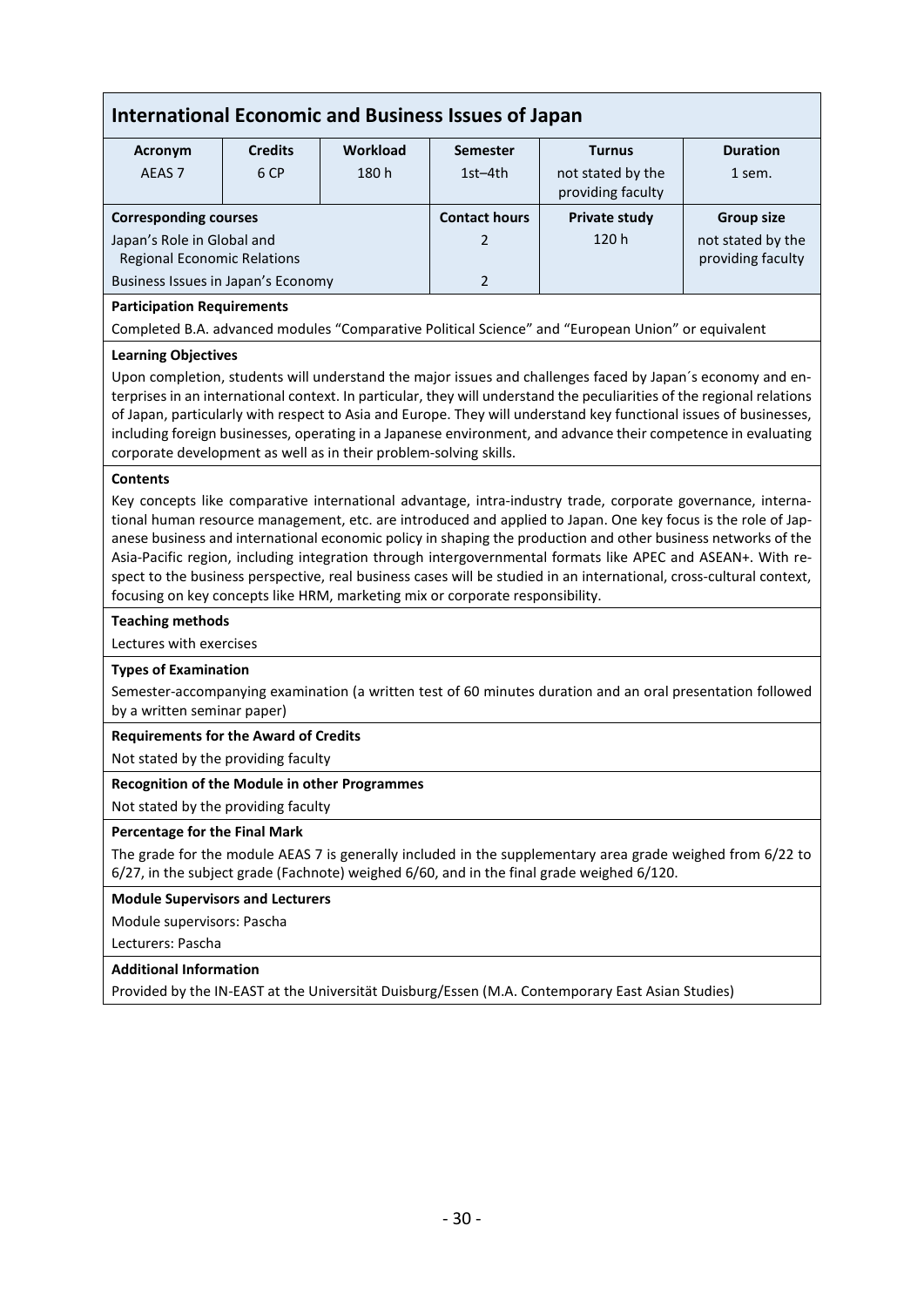# - Master's Thesis -